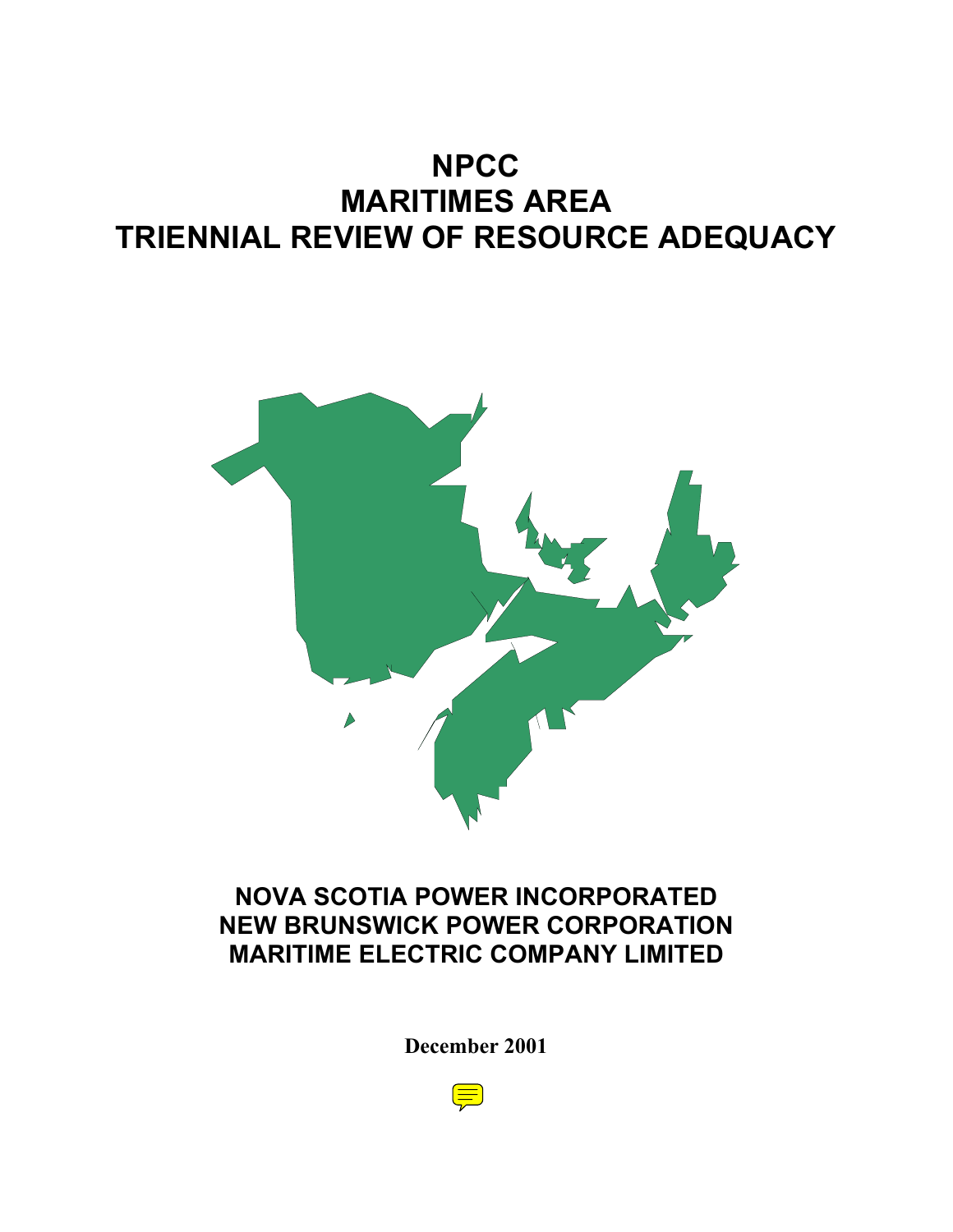## **1.0 EXECUTIVE SUMMARY**

**1.1** The Maritimes Area Triennial Review of Resource Adequacy, covering the period January 2002 through December 2006, is the fifth such submission to the Northeast Power Coordinating Council (NPCC). The previous Triennial Review was approved in December 1998. The Maritimes Area is a winter peaking area that includes Nova Scotia Power Incorporated (NS Power), New Brunswick Power Corporation (NB Power), and Maritime Electric Company Limited (MECL). MECL supplies the province of Prince Edward Island.

The Maritimes Area's combined load forecast consists of the NS Power and MECL 2000 forecasts and the NB Power February 2001 forecast. The forecast peak for 2002 is 5134 MW, which is 254 MW less than the forecasted peak for 2002 used in the 1998 review. The average annual growth in demand over the study period is 1.13% (before the effects of industrial self-generation in 2006 are included) for the 2001 review as compared to 1.37% for the 1998 review.

The reserve criterion for the Maritimes Area is 20% and adherence to this criterion is demonstrated to comply with the NPCC reliability criterion. For the base load forecast, the expected number of firm load disconnections for the period 2002 through 2006 varies from a low of 0.0048 to a high of 0.0185 days/year. Further, assuming load forecast uncertainty (LFU), the expected number of firm load disconnections from 2002 through 2006 varies from a low of 0.0150 to a high of 0.0427 days/year. These levels meet the NPCC criterion. Support from interconnections, although available, is not necessary in order to achieve these levels.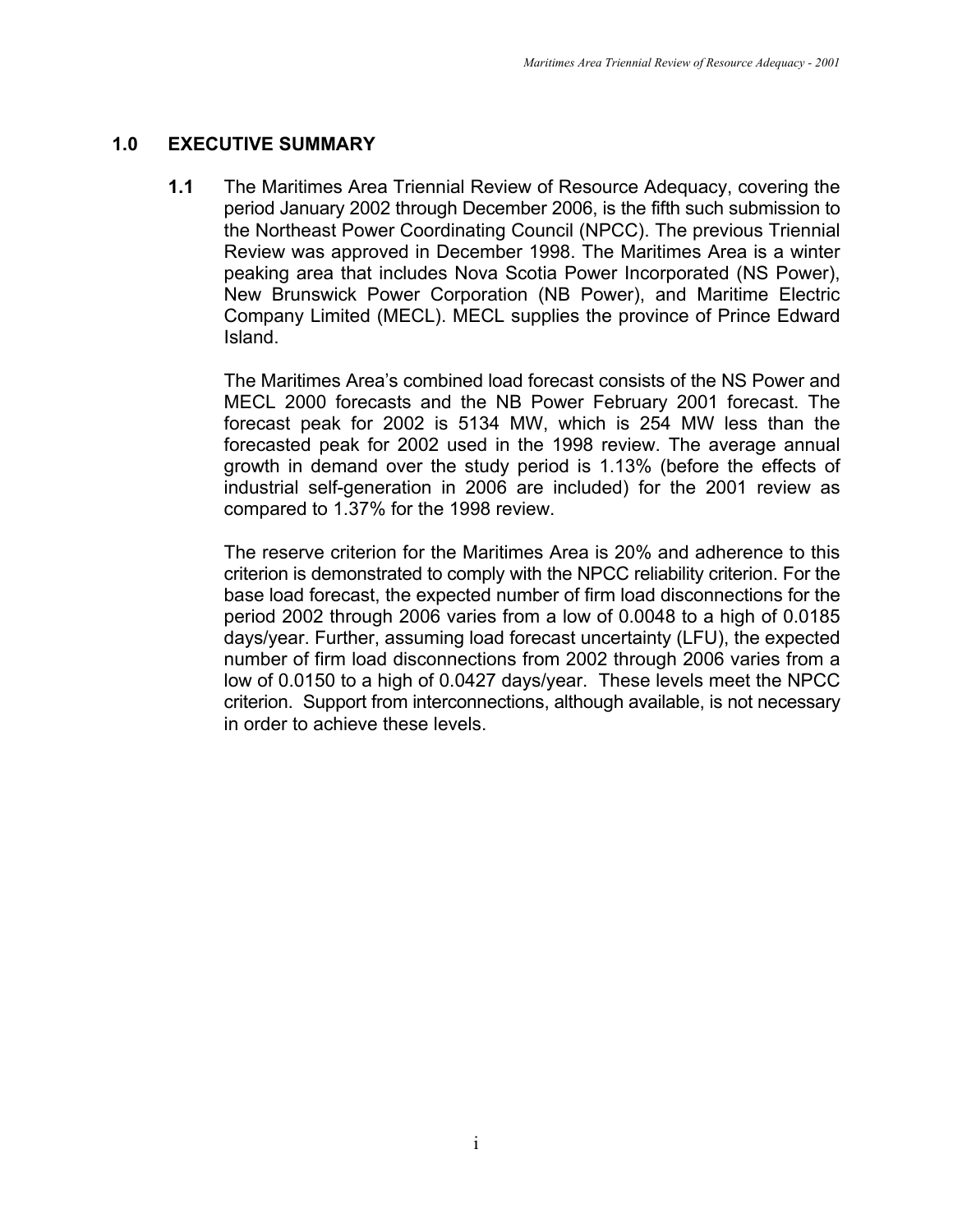## **1.2 Summary of Major Assumptions and Results**

## **TABLE 1**

| <b>MAJOR ASSUMPTIONS</b>                                                           |  |                                                                           |                                                                |
|------------------------------------------------------------------------------------|--|---------------------------------------------------------------------------|----------------------------------------------------------------|
| <b>Load Forecast</b>                                                               |  | <b>NB Power</b><br>2001<br>2000<br><b>NS Power</b><br><b>MECL</b><br>2000 |                                                                |
| Resource Adequacy Criterion                                                        |  | 0.1 days/year                                                             |                                                                |
| <b>Maritimes Required Reserve</b>                                                  |  | 20 %                                                                      |                                                                |
| <b>Maritimes Unit Data</b>                                                         |  | Appendix A - Table A-2 (by utility)                                       |                                                                |
| <b>RESULTS</b>                                                                     |  |                                                                           |                                                                |
| Year                                                                               |  | <b>Expected Number of Firm</b><br><b>Load Disconnections</b><br>days/year | <b>Required Interconnection</b><br><b>Support</b><br><b>MW</b> |
| <b>Base Load Forecast</b><br>2002<br>2003<br>2004<br>2005<br>2006                  |  | 0.0048<br>0.0046<br>0.0082<br>0.0185<br>0.0115                            | 0<br>0<br>0<br>0<br>0                                          |
| <b>Base Load Forecast</b><br>including LFU<br>2002<br>2003<br>2004<br>2005<br>2006 |  | 0.0150<br>0.0148<br>0.0234<br>0.0418<br>0.0427                            | 0<br>0<br>0<br>0<br>0                                          |

Note: The expected number of firm load disconnections for the Base Load Forecast including LFU is based on the procedure described in Section 4.5.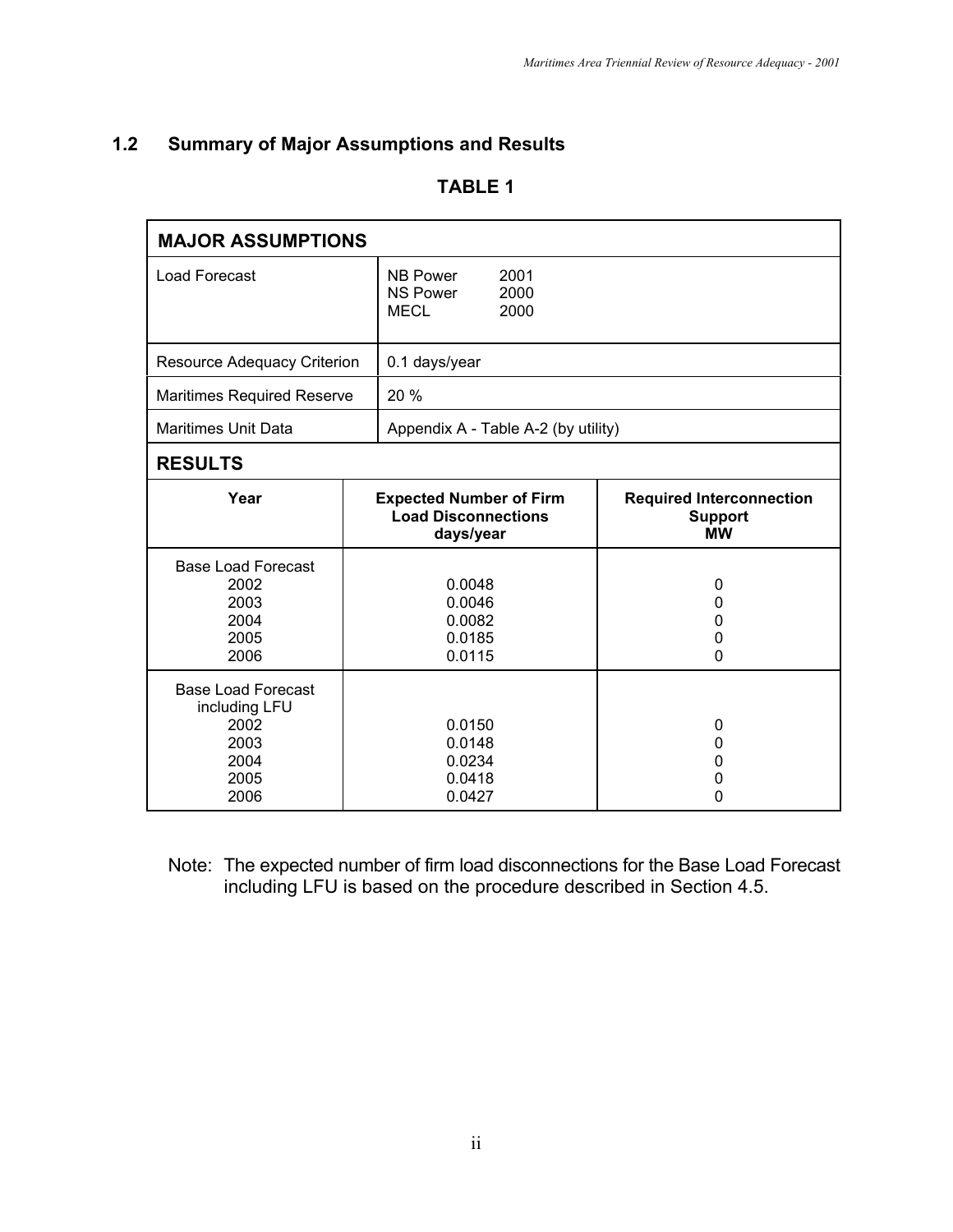## **2.0 TABLE OF CONTENTS**

| 1.0 |                          | <b>EXECUTIVE SUMMARY</b>                                                                                                                                                                                                                       | Ť                                           |
|-----|--------------------------|------------------------------------------------------------------------------------------------------------------------------------------------------------------------------------------------------------------------------------------------|---------------------------------------------|
| 2.0 | 2.2                      | <b>TABLE OF CONTENTS</b><br>2.1 List of Tables<br>List of Figures                                                                                                                                                                              | iii<br>iv<br>iv                             |
| 3.0 |                          | <b>INTRODUCTION</b>                                                                                                                                                                                                                            | 1                                           |
| 4.0 | 4.1<br>4.2<br>4.3<br>4.4 | <b>RESOURCE ADEQUACY CRITERION</b><br><b>Statement of Resource Adequacy Criterion</b><br><b>Emergency Operating Procedures</b><br><b>Maritimes Area Required Reserve</b><br>Relationship of Reserve Criterion to NPCC Reliability<br>Criterion | 3<br>3<br>3<br>$\overline{\mathbf{4}}$<br>5 |
|     | 4.5                      | <b>Recent Reliability Studies</b>                                                                                                                                                                                                              | 5                                           |
| 5.0 | 5.1<br>5.2<br>5.3        | <b>RESOURCE ADEQUACY ASSESSMENT</b><br><b>Comparison of Planned and Required Reserve</b><br><b>Comparison of Planned and Required Reserve</b><br>with High Load Growth<br><b>Contingency Plans</b>                                             | 8<br>8<br>8<br>9                            |
| 6.0 | 6.1<br>6.2               | <b>PLANNED RESOURCE CAPACITY MIX</b><br><b>Planned Resource Capacity Mix</b><br>Reliability Impact of Resource Diversification Strategy                                                                                                        | 10<br>10<br>11                              |
|     |                          |                                                                                                                                                                                                                                                |                                             |

## **APPENDICES**

| DESCRIPTION OF RESOURCE RELIABILITY MODEL   |  |
|---------------------------------------------|--|
| DESCRIPTION OF RESOURCE RELIABILITY PROGRAM |  |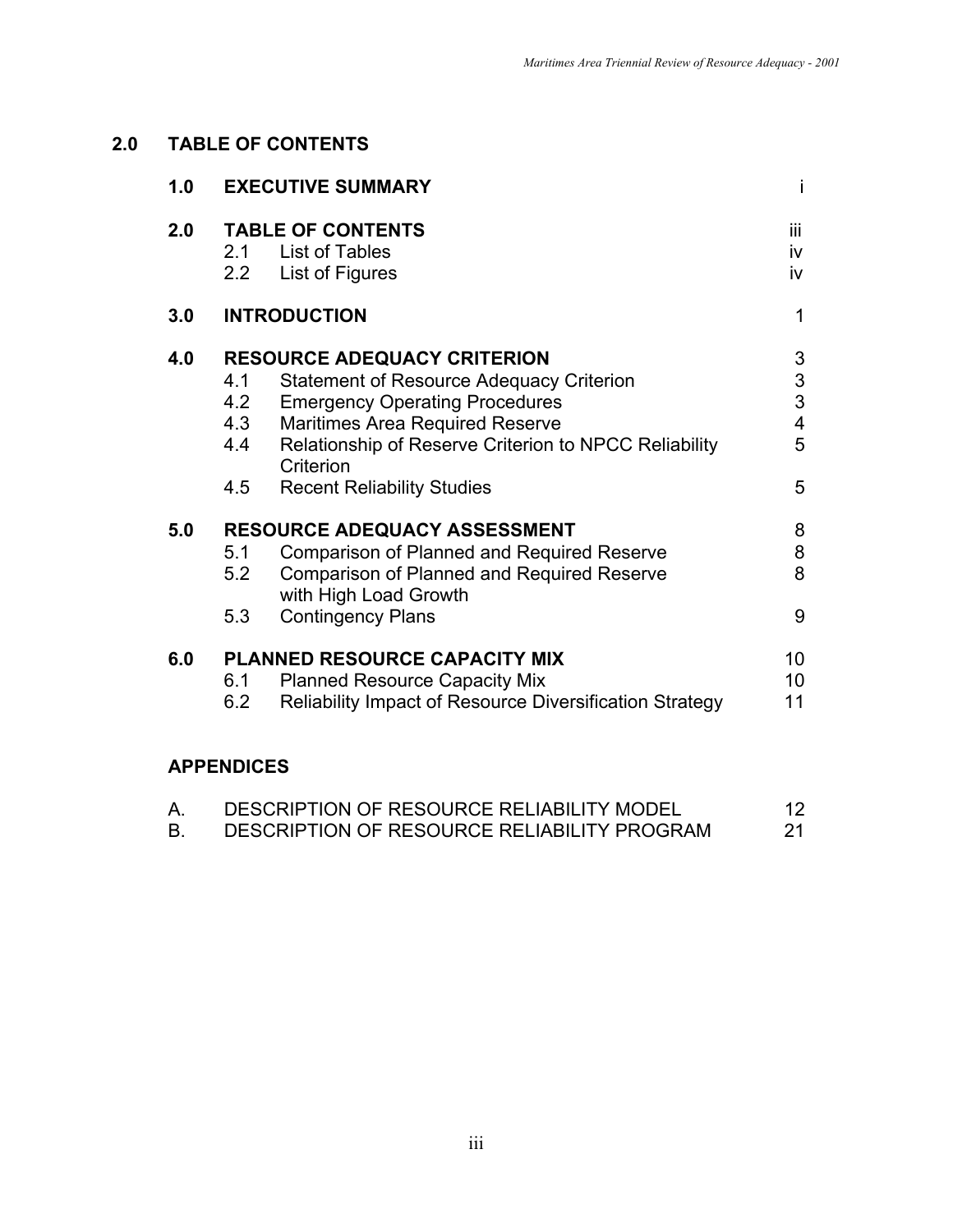## **2.1 List of Tables**

| Table 1   | <b>Summary of Major Assumptions and Results</b>                                                                    | ii.                  |
|-----------|--------------------------------------------------------------------------------------------------------------------|----------------------|
| Table 2   | <b>Comparison of Load Forecasts</b>                                                                                | $\overline{2}$       |
| Table 3   | <b>Expected Number of Firm Load Disconnections -</b><br><b>Base Load Forecast</b>                                  | 6                    |
| Table 4   | <b>Expected Number of Firm Load Disconnections -</b><br><b>Load Forecast Uncertainty</b>                           | $\overline{7}$       |
| Table 5   | Comparison of Planned and Required Reserve -<br><b>Base Load Forecast</b>                                          | 8                    |
| Table 6   | Comparison of Planned and Required Reserve -<br><b>High Load Growth</b>                                            | 9                    |
| Table 7   | <b>Planned Resource Capacity Mix</b>                                                                               | 10                   |
| Table A-1 | <b>Maritimes Area Load Forecast</b>                                                                                | 13                   |
| Table A-2 | <b>Maritimes Area Resources</b><br><b>NB Power Resources</b><br><b>NS Power Resources</b><br><b>MECL Resources</b> | 15<br>15<br>16<br>17 |
| Table A-3 | Summary of Changes in Capacity                                                                                     | 17                   |
| Table A-4 | Maritimes Area Typical Forced Outage Rates                                                                         | 19                   |

## **2.2 List of Figures**

| Figure 1 | <b>Comparison of Load Forecasts</b>                | 2  |
|----------|----------------------------------------------------|----|
| Figure 2 | <b>Expected Number of Firm Load Disconnections</b> |    |
| Figure 3 | <b>Planned versus Required Reserve</b>             | 9  |
| Figure 4 | <b>Planned Resource Capacity Mix</b>               | 10 |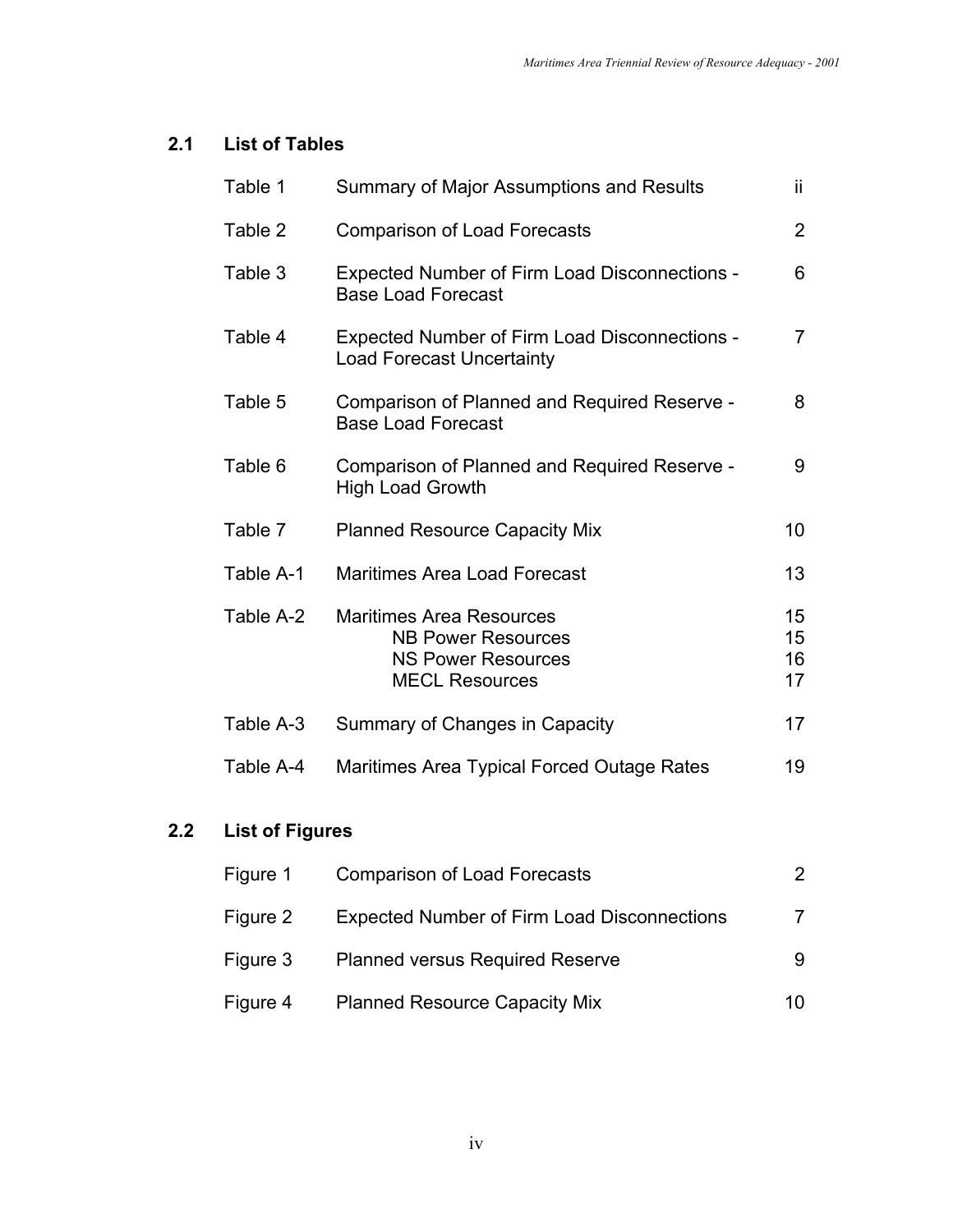## **3.0 INTRODUCTION**

The Maritimes Area Triennial Review of Resource Adequacy, covering the period January 2002 through December 2006, is the fifth such submission to the Northeast Power Coordinating Council (NPCC). The previous Triennial Review was approved in December 1998. The Maritimes Area is a winter peaking area that includes Nova Scotia Power Incorporated (NS Power), New Brunswick Power Corporation (NB Power), and Maritime Electric Company Limited (MECL). MECL supplies the province of Prince Edward Island. As well, a projection of firm sales external to the Maritimes Area is included in the analysis.

The load forecast data in the 1998 review was based on the 1997 NS Power and MECL load forecasts and the NB Power February 1998 update of the 1997 Business Plan load forecast. In the current review, the Maritimes Area combined load forecast consists of the NS Power and MECL 2000 forecasts and the NB Power 2001 load forecast. For the present review, the forecast peak of 5134 MW for 2002 is 254 MW less than the forecasted peak for 2002 used in the 1998 review. The difference is due to adjusted load forecasts for NB Power (54 MW lower in 2002), NS Power (198 MW lower in 2002), MECL (4 MW higher in 2002) and utility peak coincidence difference of 6 MW. As shown in Table 2, average annual growth in demand over the study period is 1.13% and 1.37% for the 2001 and the 1998 review, respectively. With the lower forecast load and the availability of natural gas in the Maritimes Area, the size, timing and type of unit additions have changed with respect to the 1998 review. In 2006 the availability of natural gas to end use consumers in the Maritimes Area results in a negative increase in load, primarily due to industrial self-generation.

A reserve criterion for this combined system is described and adherence to this criterion is demonstrated. Further, this reserve criterion is shown to comply with the NPCC reliability criterion.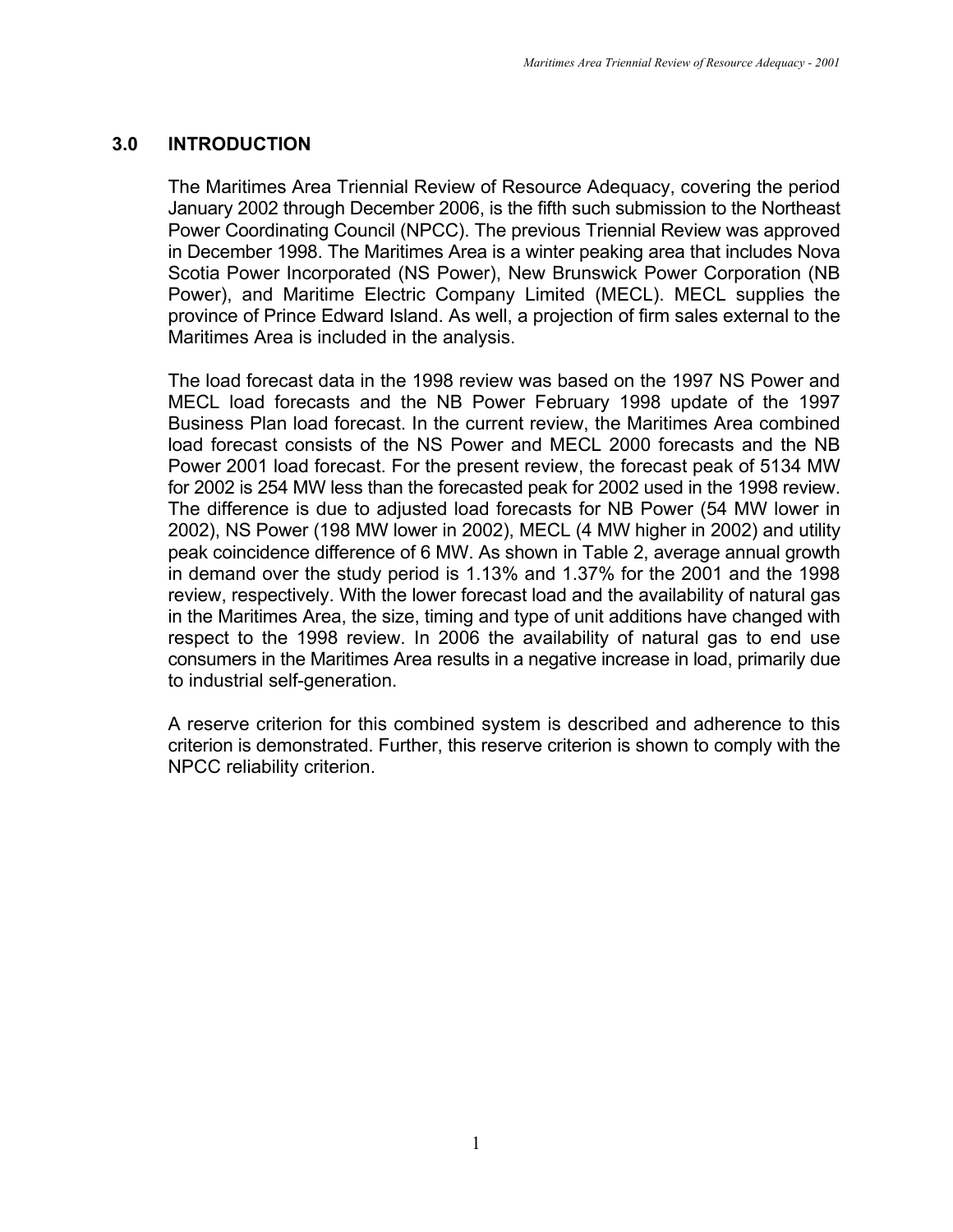| <b>COMPARISON OF LOAD FORECASTS</b>                     |                                      |                                      |  |  |  |
|---------------------------------------------------------|--------------------------------------|--------------------------------------|--|--|--|
|                                                         |                                      | <b>Load Forecast</b>                 |  |  |  |
| Month<br>οf<br>January                                  | 2001<br><b>Review</b><br><b>MW</b>   | 1998<br><b>Review</b><br><b>MW</b>   |  |  |  |
| 2002<br>2003<br>2004<br>2005<br>2006                    | 5134<br>5205<br>5266<br>5310<br>5205 | 5388<br>5461<br>5535<br>5610<br>5691 |  |  |  |
|                                                         | Average Annual Compound Growth Rate  |                                      |  |  |  |
| <b>Five Year Period</b><br>2002 - 2006<br>$2002 - 2006$ |                                      |                                      |  |  |  |
| $1.13 \%$<br><b>Growth Rate</b><br>1.37%                |                                      |                                      |  |  |  |

## **TABLE 2**

\* Before effects of industrial self-generation are included in 2006.

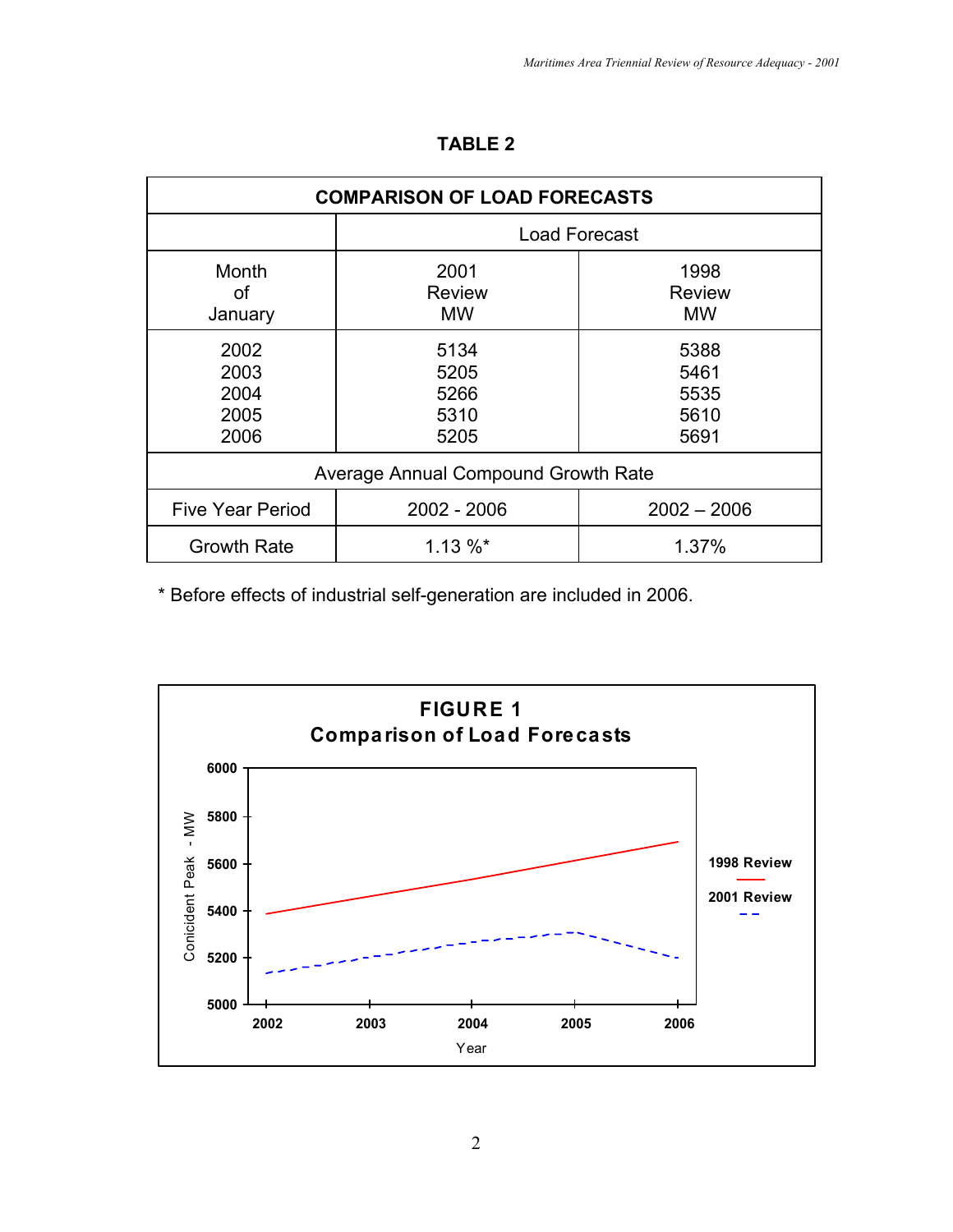## **4.0 RESOURCE ADEQUACY CRITERION**

#### **4.1 Statement of Resource Adequacy Criterion**

The three utilities comprising the Maritimes Area individually apply a capacity based criterion in determining their required reserve.

NB Power and NS Power each require a reserve equal to the largest unit or 20% of the firm system load and MECL requires a reserve equal to 15% of the firm system load. The Maritimes Area as a whole was assumed to have the same criterion as NB Power and NS Power. This simplification has negligible effect on the results because of the size of MECL relative to NB Power and NS Power combined. Thermal and hydro generation are considered available at the Demonstrated Maximum Net Capacity (DMNC) in the determination of the reserve margin.

The NPCC Generation Reliability criterion states:

Each area's resources will be planned in such a manner that, after due allowance for scheduled maintenance, forced and partial outages, interconnections with neighbouring areas, and available operating procedures, the probability of disconnecting non-interruptible customers due to a resource deficiency, on the average, will be no more than once in ten years.

In effect, this criterion is applied as 0.1 days per year.

## **4.2 Emergency Operating Procedures**

Although this document presents a review of resource adequacy for the interconnected Maritimes Area system, each separate system remains under the exclusive control of its utility for purposes of economic dispatch. For reliability purposes, however, reserve sharing agreements do exist and the systems operate as an Area in accordance with NPCC criteria and guidelines.

The particular actions taken by the Energy Coordinator/Dispatcher when faced with a developing or sudden capacity shortage are based upon the assessment of which of a number of possible actions are best suited to the prevailing system conditions. The actions initiated are based on previous experience in dealing with similar situations and, if the situation permits, usually after consultation with other System Operations personnel similarly experienced in this regard. In practice, the corrective actions that are taken are one or more of the following Emergency Operating Procedures (EOP):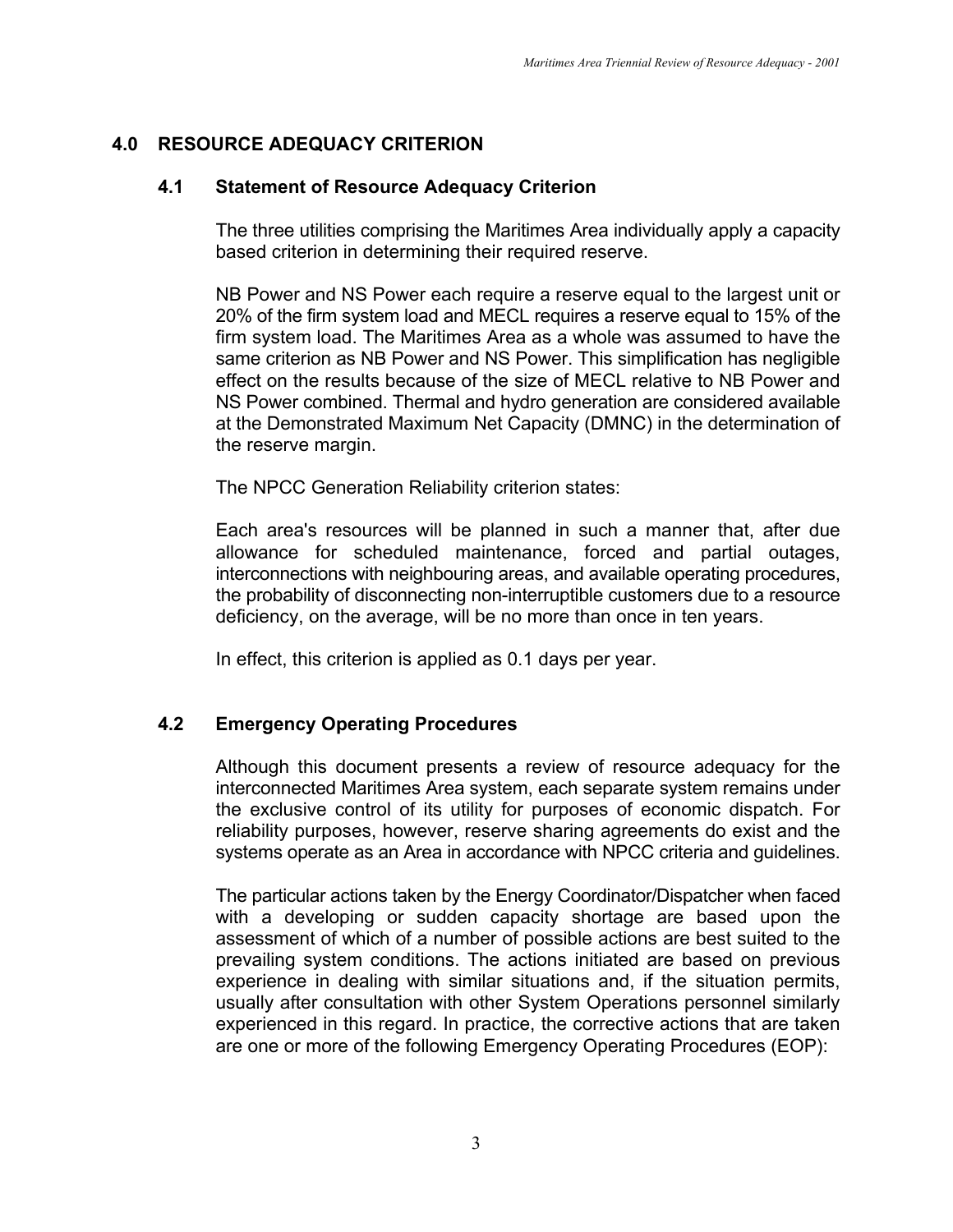- 1. Synchronize and load all available hydro units.
- 2. Bring on-line units up to their DMNC.
- 3. Cancel economy and other external interruptible sales.
- 4. Begin start-up procedures for "cold-standby" thermal units.
- 5. Synchronize and load combustion turbines.
- 6. Purchase capacity from Hydro-Quebec.
- 7. Purchase capacity from New England.
- 8. Cut interruptible sales to industrial customers.
- 9. Maximize MVAR support (capacitor banks, synchronous condensers) if capacity shortage is causing a low voltage condition in a particular area.
- 10. Implement a 5% voltage reduction at selected substations within Nova Scotia. (20-60 MW)
- 11. Load up thermal units to emergency ratings. (40 MW)
- 12. Appeal to the public for voluntary customer load reduction.
- 13. Disconnect customer loads as necessary to correct either a local or widespread problem.

Some or all of the above steps may be used in varying sequence to meet a capacity shortage depending on the generation pattern in effect at the time and whether or not the shortage results in localized internal system problems.

Although steps 10 through 12 are valid, the level of assistance available from these procedures is not modelled in this study.

## **4.3 Maritimes Area Required Reserve**

The Area employs a reserve criterion of 20% of firm load with the understanding that interconnection assistance is potentially available if required. The required installed reserve is shown in Section 5.0.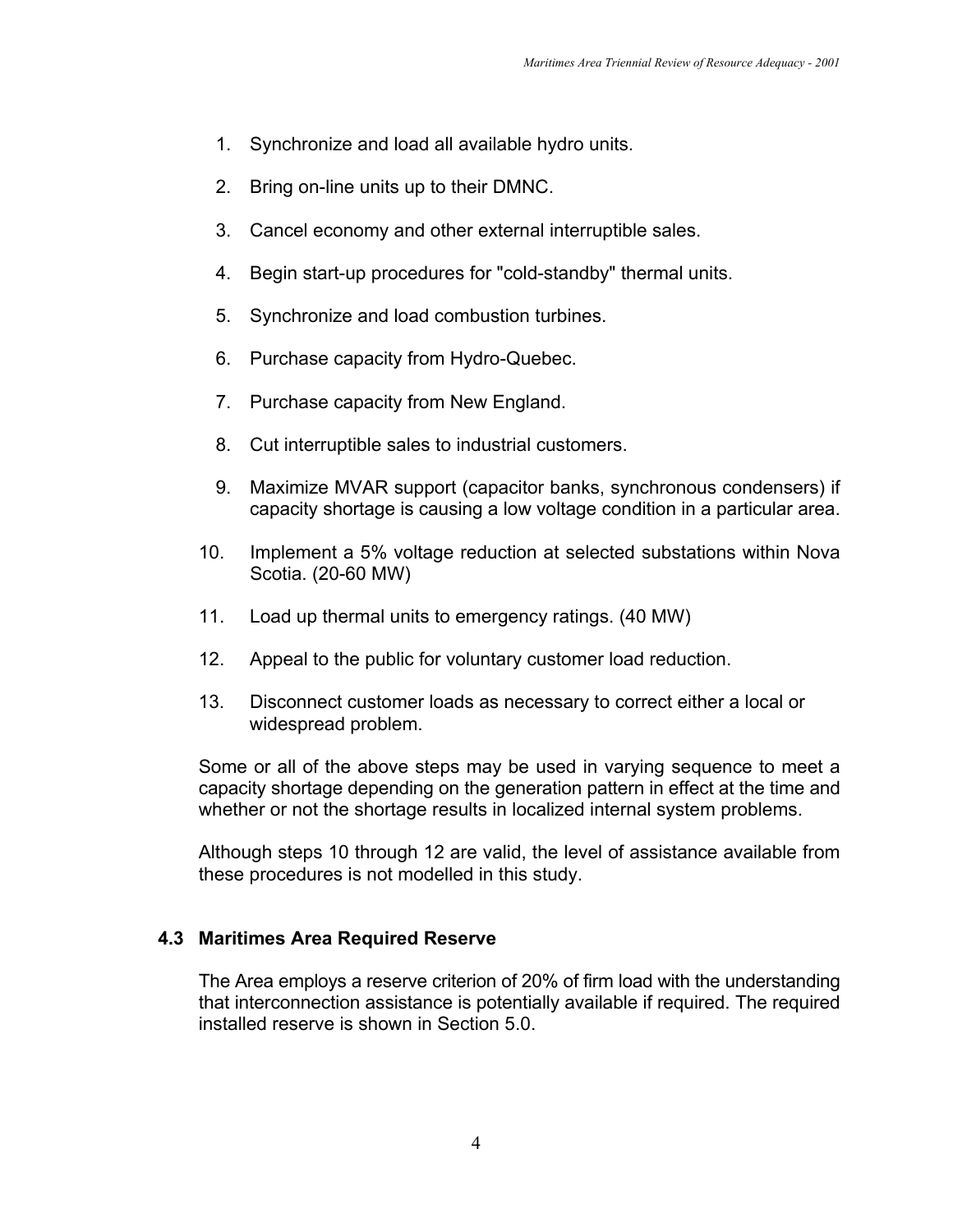## **4.4 Relationship of Reserve Criterion to NPCC Reliability Criterion**

In order to relate the Maritimes Area reserve criterion to the NPCC resource adequacy criterion as stated in Section 2.1, it is necessary to evaluate the system at a time when it just meets the reserve criterion. The Maritimes Area is projected to have a reserve margin greater than 20% for every year of the study period. It was therefore necessary to scale the load upwards in order to achieve a reserve margin of 20% for a comparison evaluation.

The evaluation shows that for the Maritimes Area, isolated from all other systems, a reserve of 20% corresponds to an expected number of firm load disconnections of approximately 0.135 days/year.

The NPCC criterion of 0.1 days/year expected number of customer disconnections as stated in Section 4.1 allows for the inclusion of the effects of interconnections.

When the Maritimes Area has a reserve of 20% with the interruptible load removed, approximately 50 MW of interconnection assistance is required in order to meet the NPCC criterion. This represents less than 3% of the normal maximum ratings of the interconnections with Quebec (1100 MW) and New England (700 MW). In addition, NB Power is supplying system peaking capacity to Hydro Quebec tied to the availability of the Millbank combustion turbine (CT) units. Therefore, the Millbank CT's are only included in the study calculations as Area resources when they are no longer a part of the sale. This arrangement has the effect of increasing the total interconnection capability between Hydro Quebec and New Brunswick by the contract amount (300 MW until Nov. 1, 2002; 200 MW thereafter). The May, 1999 NPCC CP-5 Working Group report "Review of Interconnection Assistance Reliability Benefits" concluded that the amount of interconnection assistance available to the Maritimes Area ranged from 1175 MW to 1875 MW.

As a result of the preceeding, it is concluded that the reserve criterion of the Maritimes Area meets the NPCC Resource Adequacy Criterion.

## **4.5 Recent Reliability Studies**

NB Power, NS Power, and MECL individually conduct internal reviews of their capacity requirements by comparison of generation sources with forecast loads according to the reserve criteria described previously.

The results presented in this review are based upon an evaluation conducted during the second quarter of 2001 for the period 2002 through 2006.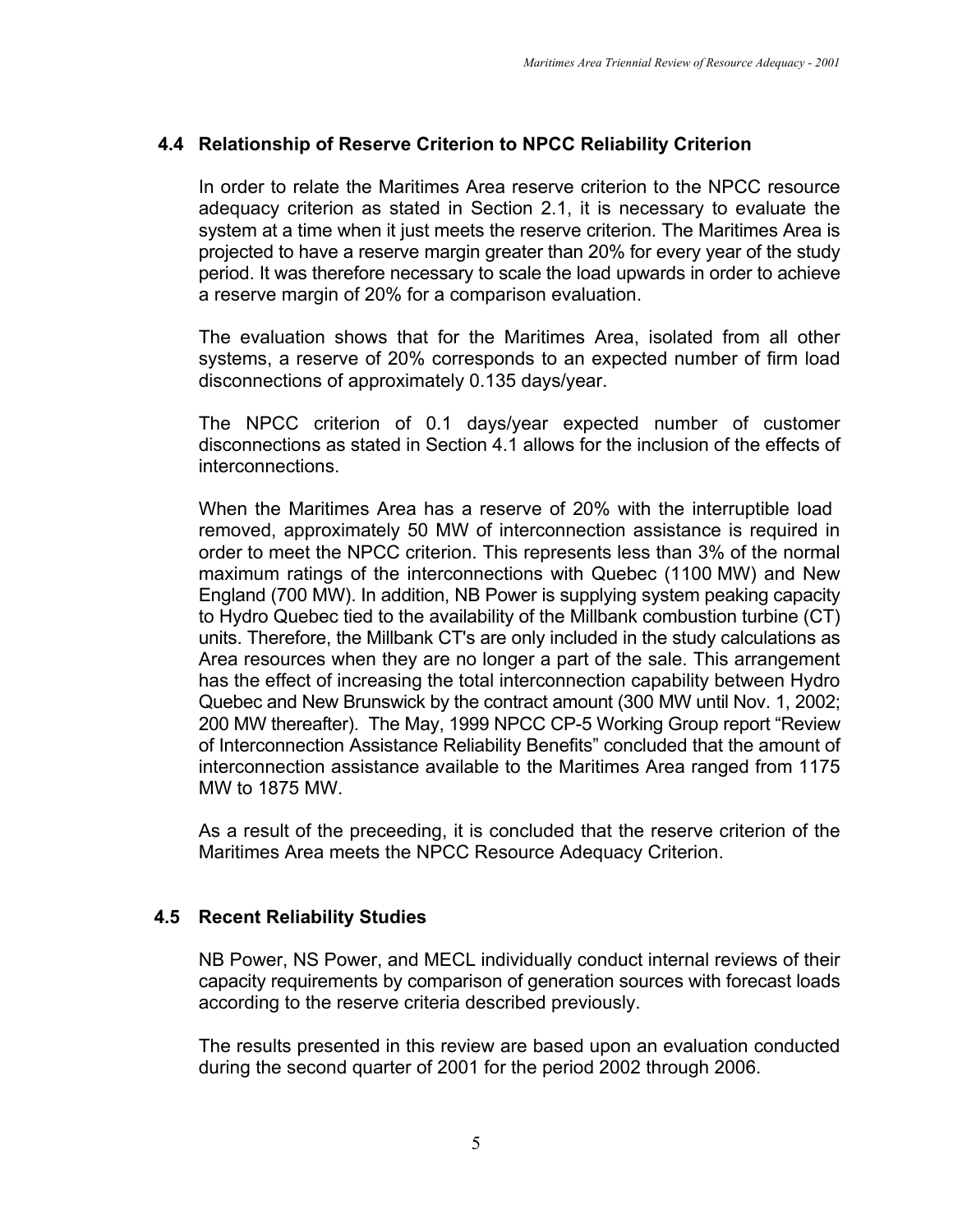Table 3 and Figure 2 illustrate that the Maritimes Area system can achieve the NPCC criterion for expected number of customer disconnections of 0.1 days/year without the benefits arising from interconnection support from neighbouring utilities.

#### **TABLE 3**

| <b>EXPECTED NUMBER OF FIRM LOAD DISCONNECTIONS</b><br><b>BASE LOAD FORECAST</b> |                                                                        |                                                     |  |  |  |
|---------------------------------------------------------------------------------|------------------------------------------------------------------------|-----------------------------------------------------|--|--|--|
| Calendar<br>Year                                                                | <b>Expected Number</b><br><b>Firm Load Disconnections</b><br>days/year | Required<br>Interconnection<br>Support<br><b>MW</b> |  |  |  |
| 2002<br>2003<br>2004<br>2005<br>2006                                            | 0.0048<br>0.0046<br>0.0082<br>0.0185<br>0.0115                         |                                                     |  |  |  |

The effect of load forecast uncertainty (LFU) was evaluated using a method similar to that described in the NPCC CP-5 report "Review of Interconnection Assistance Reliability Benefits" (June, 1994). An analysis of the historical load forecasts of the Maritimes Area utilities has shown that the standard deviation of the load forecast errors is approximately 4.6% based upon the four year lead time required to add new resources. To incorporate LFU, two additional load models were created from the base load forecast by increasing it by 4.6 and 9.2 percent respectively. The reliability analysis was repeated for these two load models.

It is assumed that the forecast error is approximately normally distributed around the forecast value and that the contribution to system LOLE is negligible when loads are less than the forecast value. This results in weighting factors of 0.384, 0.242, and 0.067 for the three results obtained using the base, 4.6 percent increased and 9.2 percent increased load models respectively.

The results of the LFU evaluation as indicated in Table 4 and Figure 2 demonstrate that the Maritimes Area system can still achieve the NPCC criterion of 0.1 days/year without interconnection assistance in the period 2002 through 2006.

The results of the LFU analysis are intended as a sensitivity analysis. If higher than forecast loads occur, then the Maritimes Area has contingency plans (see Section 5.3) that may be implemented.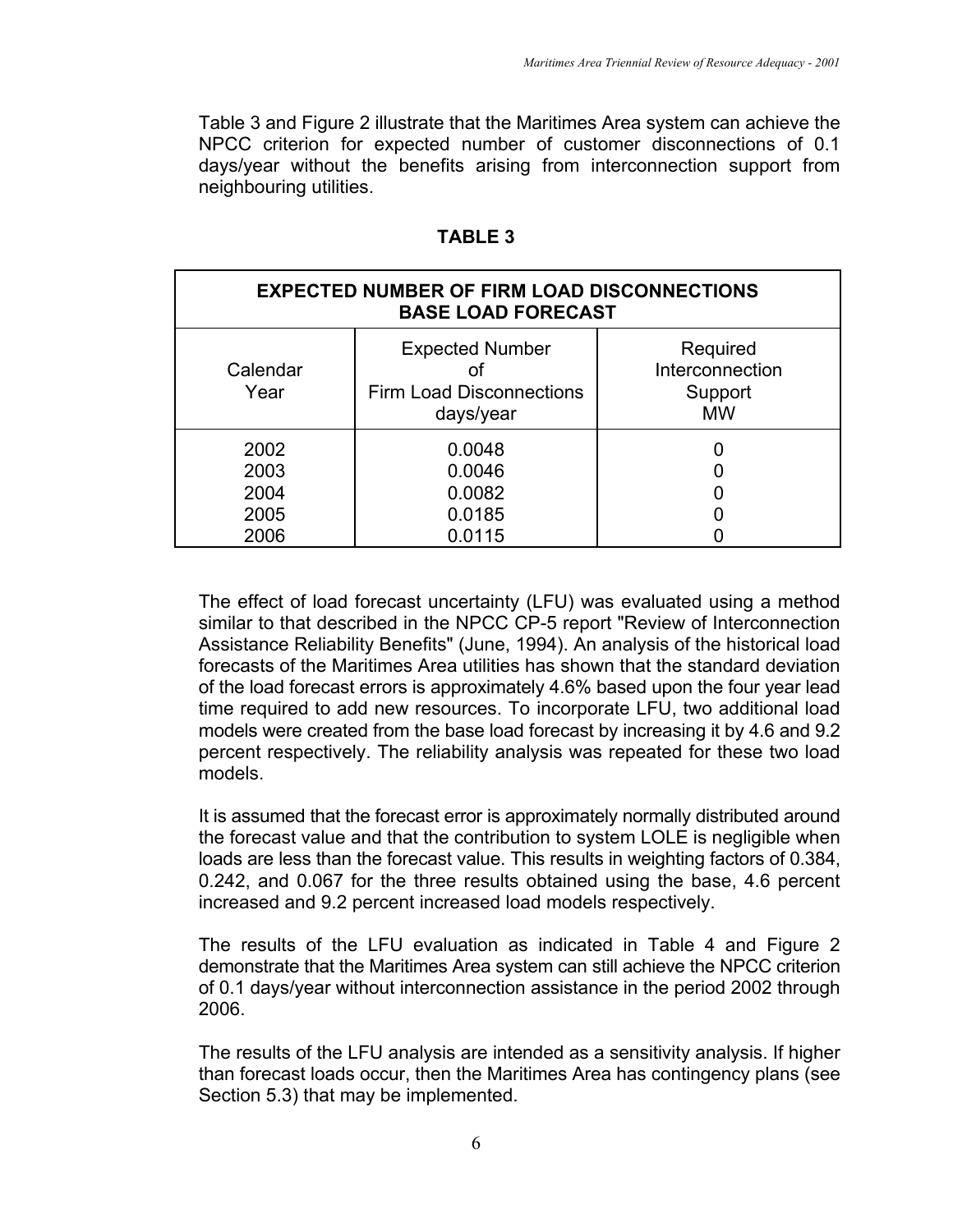| ABL |  |
|-----|--|
|-----|--|

| <b>EXPECTED NUMBER OF FIRM LOAD DISCONNECTIONS</b><br><b>LOAD FORECAST UNCERTAINTY</b> |                                                              |                                                     |  |  |  |
|----------------------------------------------------------------------------------------|--------------------------------------------------------------|-----------------------------------------------------|--|--|--|
| Calendar<br>Year                                                                       | <b>Expected Number</b><br><b>Disconnections</b><br>days/year | Required<br>Interconnection<br>Support<br><b>MW</b> |  |  |  |
| 2002<br>2003<br>2004<br>2005<br>2006                                                   | 0.0150<br>0.0148<br>0.0234<br>0.0418<br>0.0427               |                                                     |  |  |  |

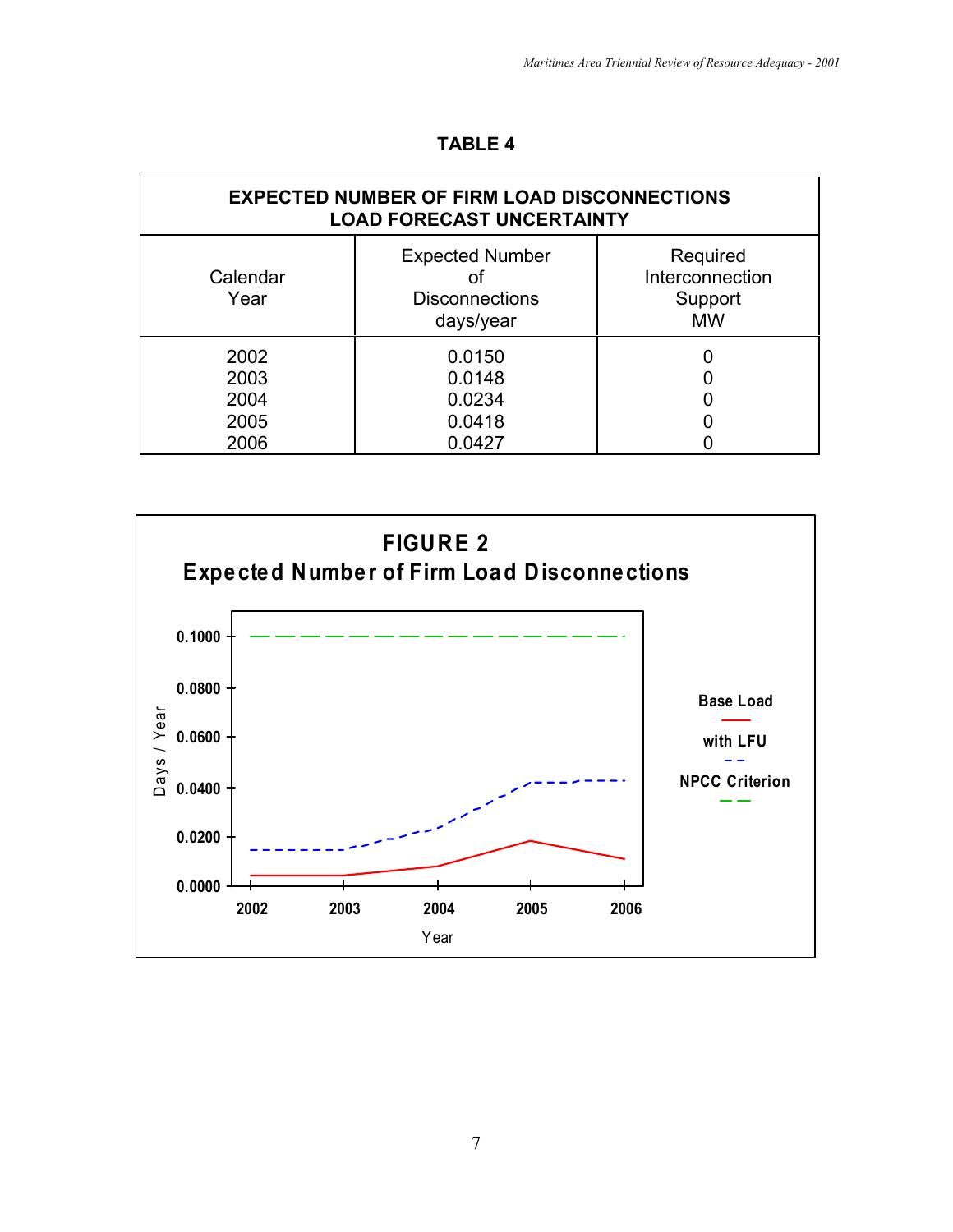## **5.0 RESOURCE ADEQUACY ASSESSMENT**

#### **5.1 Comparison of Planned and Required Reserve**

In the comparison of the planned and required reserve, the following definitions apply. The required reserve of 20% is the reserve criterion of the Maritimes Area. The planned reserve is the actual reserve which will occur for the load forecast and resource plan used in this study. Projected firm sales external to the Maritimes Area are also included in the load for this analysis.

Table 5 and Figure 3 present the results of the reserve comparison for the base load forecast. In each year of the analysis, the planned reserve varies from 479 to 656 MW greater than the required reserve.

| <b>COMPARISON OF PLANNED AND REQUIRED RESERVE</b><br><b>BASE LOAD FORECAST</b>                                                            |                      |                      |                   |                      |                                   |                   |                      |
|-------------------------------------------------------------------------------------------------------------------------------------------|----------------------|----------------------|-------------------|----------------------|-----------------------------------|-------------------|----------------------|
| <b>Month</b><br><b>Planned</b><br><b>Installed</b><br>Interruptible<br>Forecast<br>Coincident<br>Capacity<br><b>Reserve</b><br>οf<br>Load |                      |                      |                   |                      | <b>Required</b><br><b>Reserve</b> |                   |                      |
| January                                                                                                                                   | <b>MW</b>            | Peak<br><b>MW</b>    | <b>MW</b>         | МW                   | %                                 | МW                | %                    |
| 2002<br>2003<br>2004                                                                                                                      | 6171<br>6259<br>6282 | 5134<br>5205<br>5266 | 533<br>536<br>540 | 1570<br>1590<br>1556 | 34.1<br>34.1<br>32.9              | 920<br>934<br>945 | 20.0<br>20.0<br>20.0 |
| 2005<br>2006                                                                                                                              | 6198<br>6171         | 5310<br>5205         | 544<br>547        | 1432<br>1513         | 30.0<br>32.5                      | 953<br>932        | 20.0<br>20.0         |

**TABLE 5**

## **5.2 Comparison of Planned and Required Reserve - High Load Growth**

Table 6 and Figure 3 illustrate the changes in planned and required reserve if the annual growth rate is 1% higher than forecast (i.e. 2.13% per year versus 1.13% per year) and the effects of industrial self-generation are ignored. The results show that the resource plan of the Maritimes Area is sufficient to maintain a reserve of 20% or greater through 2006. This provides sufficient lead time to permit the Maritimes Area to initiate appropriate actions as described in the following section. The planned reserve varies annually from 125 to 650 MW greater than the required reserve.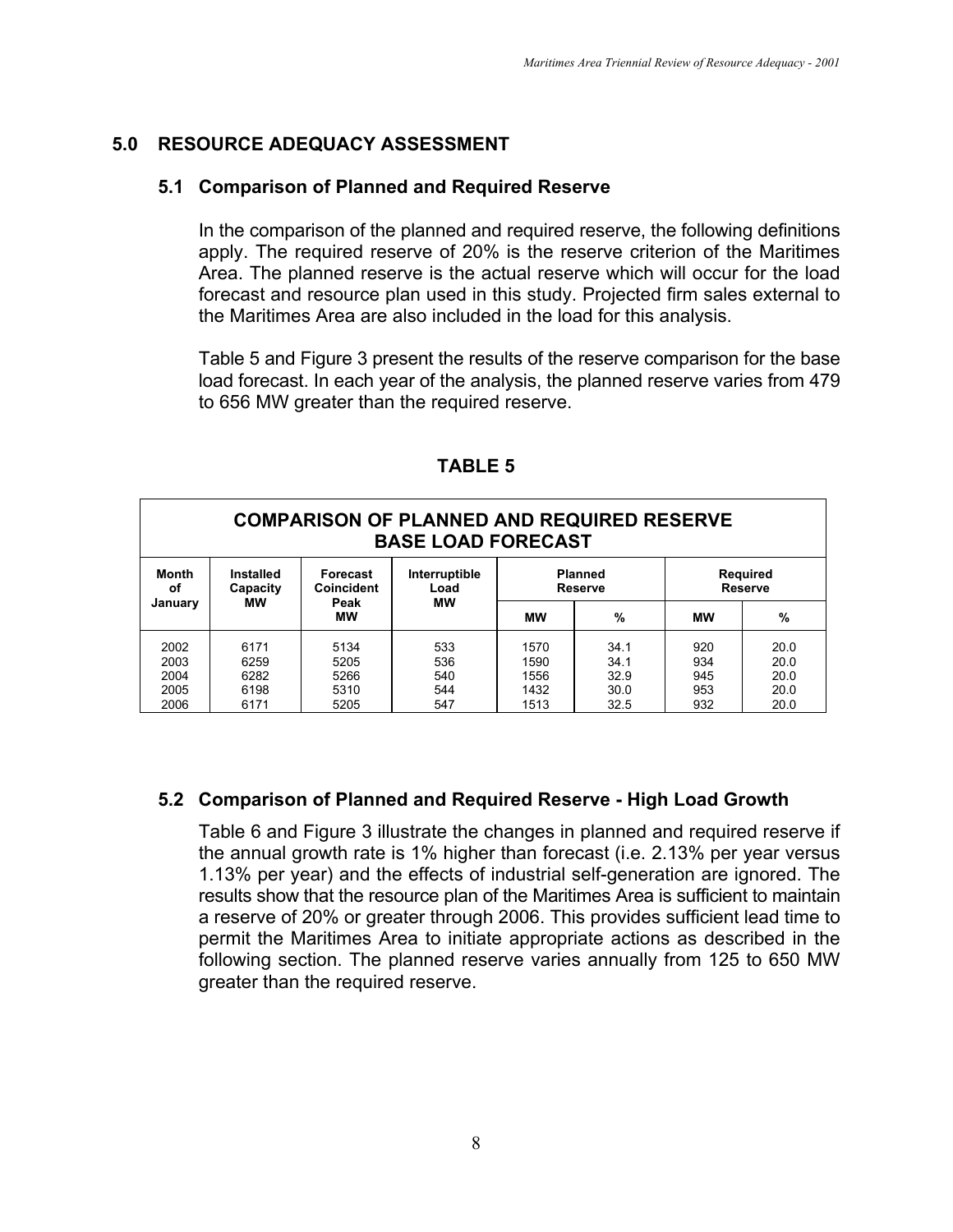|                                                                              | <b>COMPARISON OF PLANNED AND REQUIRED RESERVE</b><br><b>HIGH LOAD FORECAST</b> |                                      |                                 |                                      |                                      |                                  |                                      |
|------------------------------------------------------------------------------|--------------------------------------------------------------------------------|--------------------------------------|---------------------------------|--------------------------------------|--------------------------------------|----------------------------------|--------------------------------------|
| <b>Month</b><br><b>Installed</b><br>Forecast<br>Coincident<br>οf<br>Capacity |                                                                                |                                      | Interruptible<br>Load           | <b>Planned</b><br><b>Reserve</b>     |                                      | Required<br><b>Reserve</b>       |                                      |
| January                                                                      | мw                                                                             | Peak<br><b>MW</b>                    | МW                              | <b>MW</b>                            | %                                    | МW                               | %                                    |
| 2002<br>2003<br>2004<br>2005<br>2006                                         | 6171<br>6259<br>6282<br>6198<br>6171                                           | 5134<br>5242<br>5354<br>5469<br>5585 | 533<br>536<br>540<br>544<br>547 | 1570<br>1553<br>1468<br>1273<br>1133 | 34.1<br>33.0<br>30.5<br>25.9<br>22.5 | 920<br>941<br>963<br>985<br>1008 | 20.0<br>20.0<br>20.0<br>20.0<br>20.0 |



#### **5.3 Contingency Plans**

The Maritimes Area utilities forecast high and low load growth scenarios and the impact of these forecasts on the utility generation scenarios are continually being evaluated in order to address load and resource uncertainties. In the event of a higher than expected growth in load, a number of options would be considered. These options include the purchases of capacity and/or energy, the advancement of base load generation additions and the installation of combustion turbines.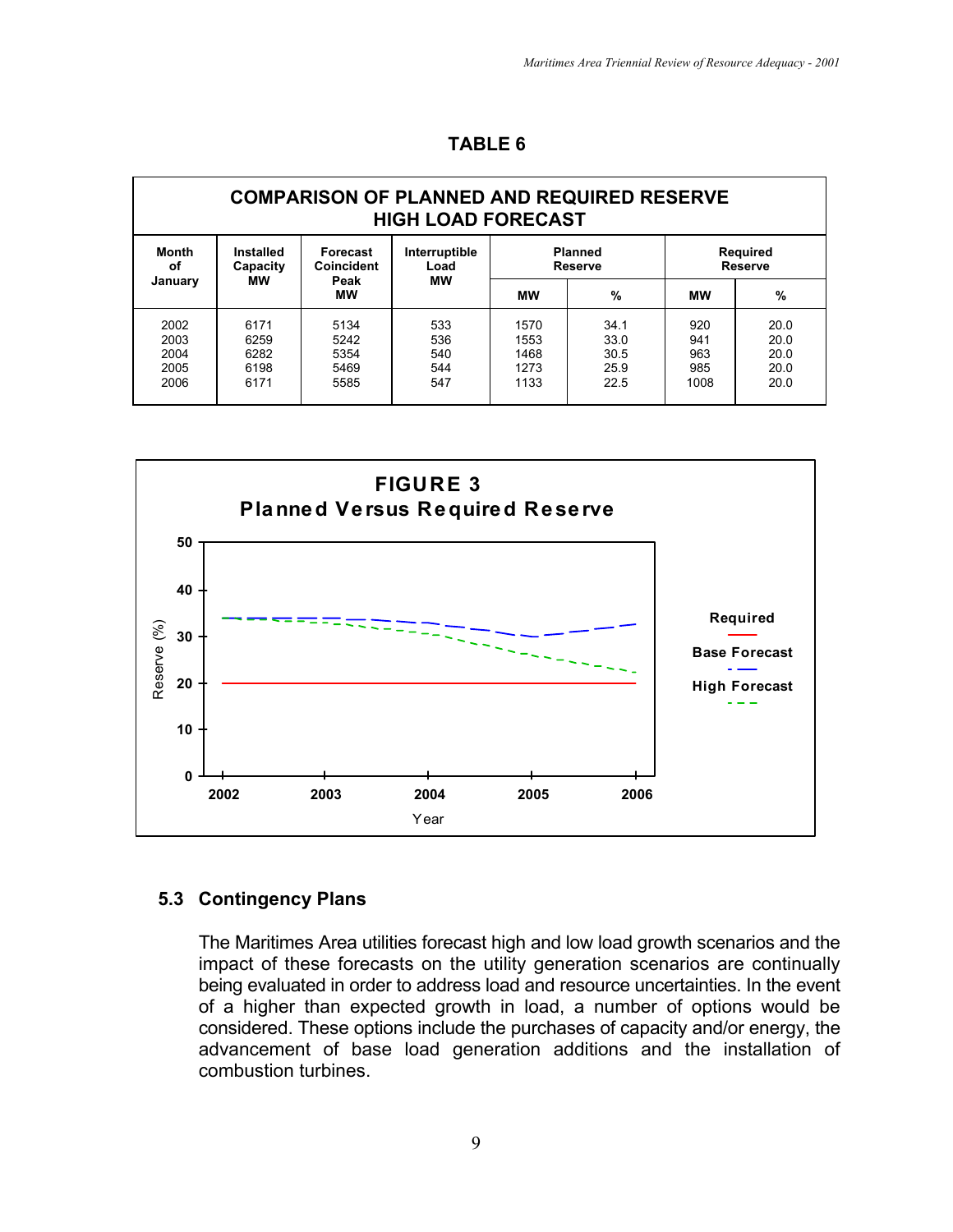#### **6.0 PLANNED RESOURCE CAPACITY MIX**

#### **6.1 Planned Resource Capacity Mix**

Table 7 and Figure 4 illustrate the planned resource capacity mix for the Maritimes Area. Appendix A, Section 1.2, Table A-2 presents a detailed list of all capacity resources for the Maritimes Area.

| <b>PLANNED RESOURCE CAPACITY MIX</b> |                      |                      |                      |                     |                      |                        |           |                   |
|--------------------------------------|----------------------|----------------------|----------------------|---------------------|----------------------|------------------------|-----------|-------------------|
| <b>Month</b><br>οf<br>January        | <b>Hydro</b><br>%    | <b>Nuclear</b><br>%  | Coal<br>%            | Oil<br>$\%$         | Gas<br>%             | <b>Orimulsion</b><br>% | C.T.<br>% | <b>Other</b><br>% |
| 2002<br>2003<br>2004<br>2005         | 21<br>20<br>20<br>21 | 10<br>10<br>10<br>10 | 28<br>28<br>28<br>27 | 19<br>19<br>13<br>8 | 11<br>11<br>11<br>11 | 5<br>5<br>10<br>15     | 5<br>6    |                   |
| 2006                                 | 21                   | 10                   | 27                   | 3                   | 11                   | 20                     |           |                   |

**TABLE 7**

Note: Other includes NUGs, Lepreau Diesel, and Purchases



Note: Other includes NUGs, Lepreau Diesel, and Purchases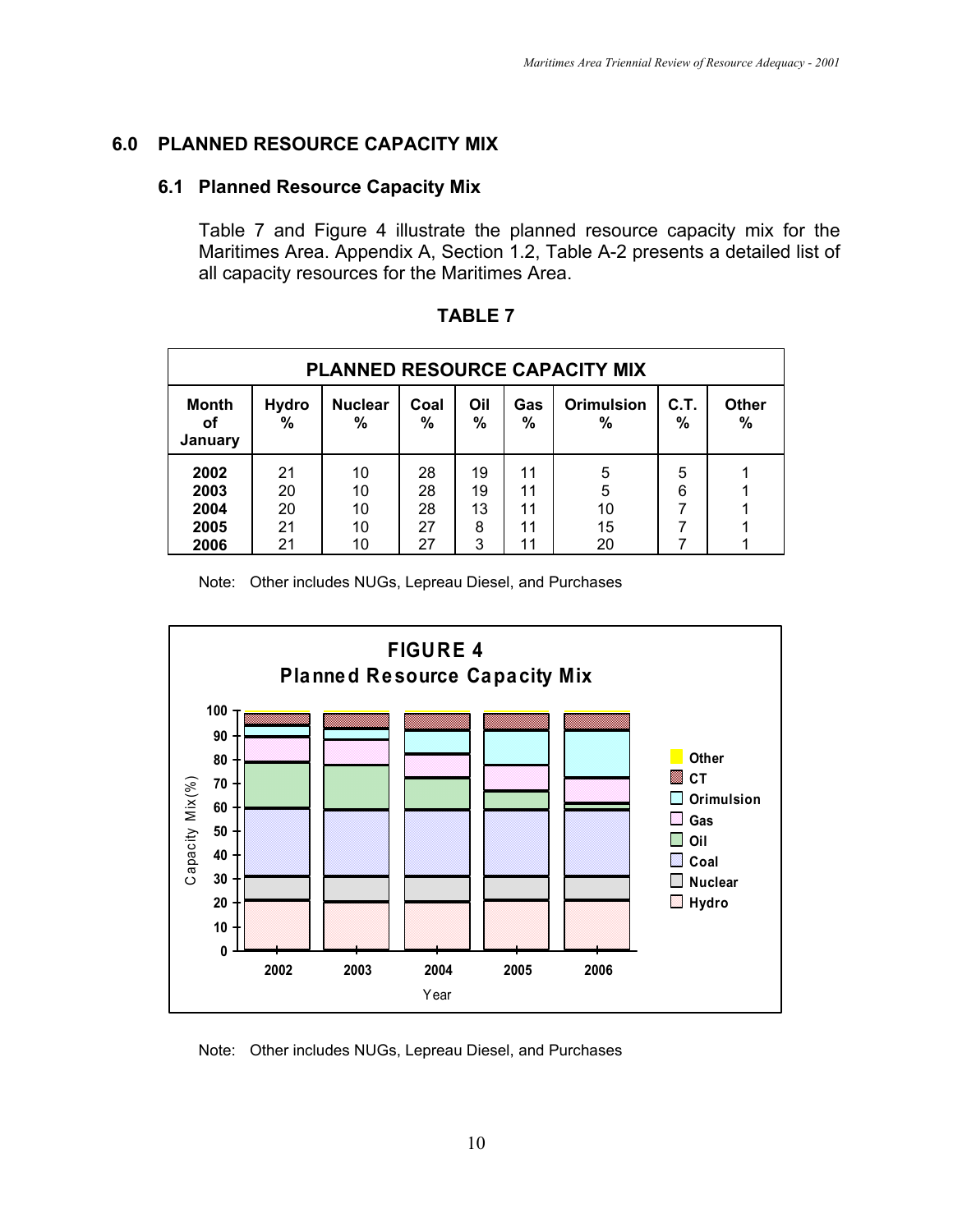## **6.2 Reliability Impact of Resource Diversification Strategy**

As can be seen from Table 7 and the associated Figure 4, the Maritimes Area has a diversified mix of resources such that there is not a high degree of reliance on any one type or source of fuel. As a result of this level of fuel type and source diversification, there are no reliability impacts resulting from this resource capacity mix, nor are there any environmental restrictions.

This level of diversification has been achieved by conversion of existing resources to utilise a different fuel (Dalhousie 1 and 2 from oil and coal, respectively, to Orimulsion<sup>tm</sup>) or an additional fuel (Tufts Cove 1, 2, & 3 to natural gas while retaining oil-fired capability). Further, Bayside 6 is a natural gas fired combined cycle unit utilising a new CT in conjunction with the existing Courtenay Bay 3 unit which was an oil fired unit. In addition, a proposed new unit in Nova Scotia is a natural gas CT.

The Maritimes Area is continuing its policy of fuel diversification during the study period with the planned conversion of the 3 oil-fired units at Coleson Cove to Orimulsion<sup>tm</sup> (2003-2005) as well as the proposed life extension of the Point Lepreau nuclear unit (refurbishment starting in April, 2006).

An option available to the Maritimes Area is increased purchase capability resulting from a second interconnection with New England (undergoing regulatory and environmental hearing processes) as well as through the proposed Neptune HVDC project. This project involves an undersea cable connection between New Brunswick and New York City (Phase 2 in 2004) and between Nova Scotia and Boston (Phase 3 in 2005).

Other potential options include additional natural gas fired units (utility-owned as well as NUG), wind energy (Nova Scotia has RFP for 50 MW), hydro redevelopment and tidal.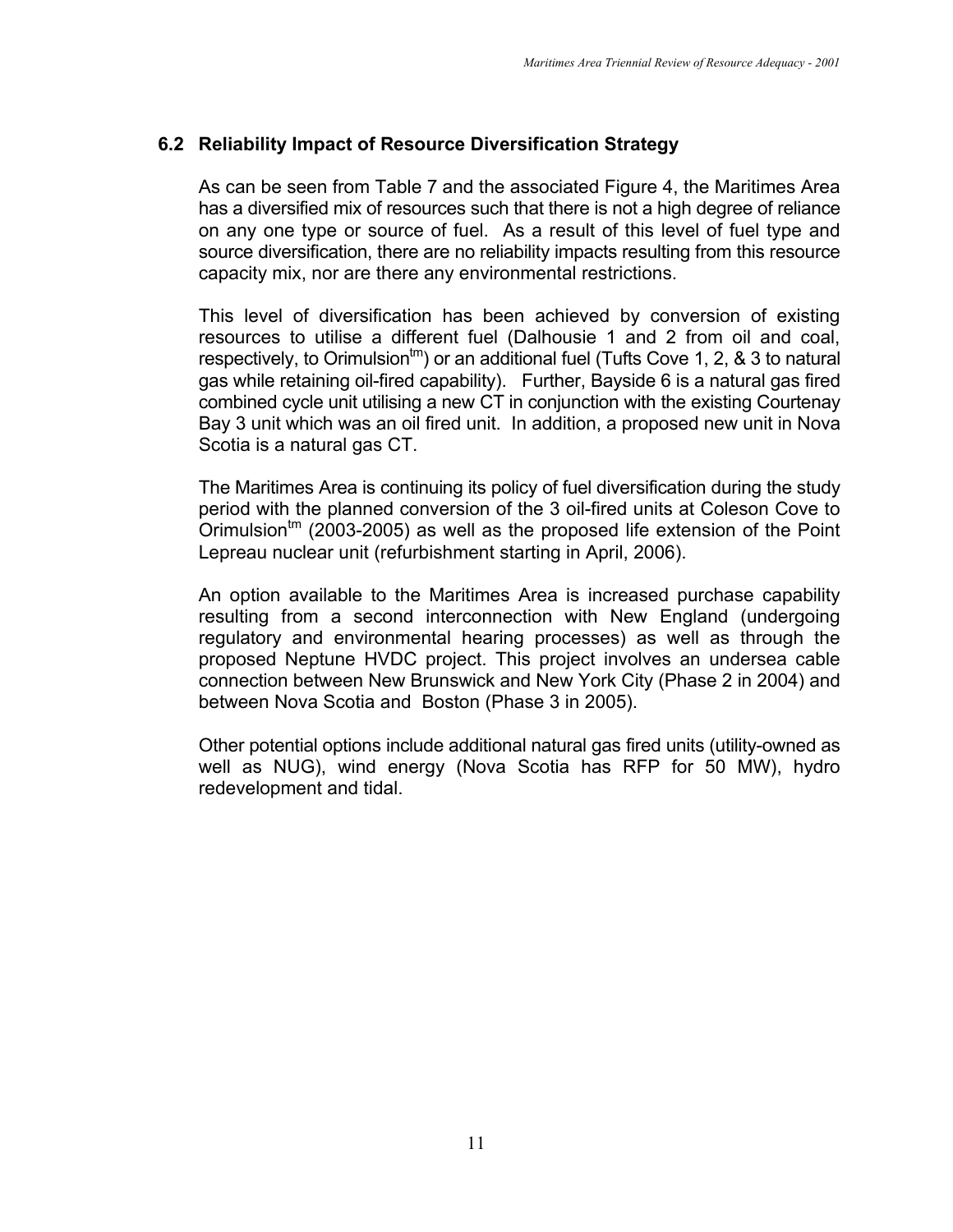## **APPENDIX A**

## **DESCRIPTION OF RESOURCE RELIABILITY MODEL**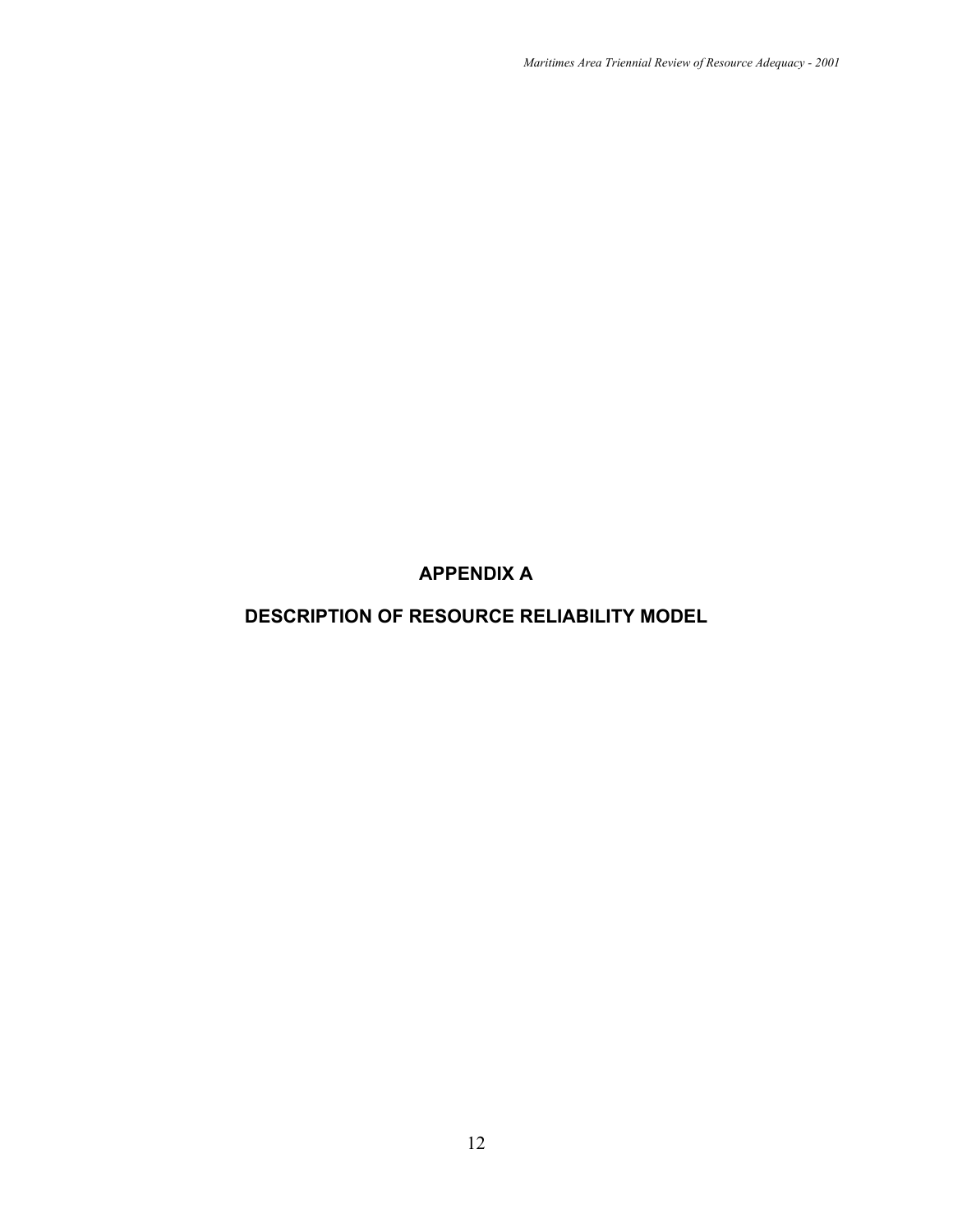#### **DESCRIPTION OF RESOURCE RELIABILITY MODEL**

#### **1.1 Load Model**

**1.1.1** After reviewing historical hourly system load data of the three utilities, it was determined that the 1999 system load data provided a typical Maritimes Area load shape. Demand and energy forecasts for 2002 to 2006 inclusive were prepared by each utility. The combined load forecast for the Maritimes Area is shown in Table A-1.

|                                      | <b>MARITIMES AREA LOAD FORECAST</b>      |                                      |                                      |                                      |                                      |                                      |                                      |                                      |                                      |                                      |                                      |                                      |                                           |
|--------------------------------------|------------------------------------------|--------------------------------------|--------------------------------------|--------------------------------------|--------------------------------------|--------------------------------------|--------------------------------------|--------------------------------------|--------------------------------------|--------------------------------------|--------------------------------------|--------------------------------------|-------------------------------------------|
|                                      | <b>COINCIDENT DEMAND</b><br><b>MW</b>    |                                      |                                      |                                      |                                      |                                      |                                      |                                      |                                      |                                      |                                      |                                      |                                           |
| Year                                 | Jan                                      | Feb                                  | Mar                                  | Apr                                  | May                                  | Jun                                  | Jul                                  | Aug                                  | Sep                                  | Oct                                  | Nov                                  | Dec                                  | Peak                                      |
| 2002<br>2003<br>2004<br>2005<br>2006 | 5134<br>5205<br>5266<br>5310<br>5205     | 5078<br>5149<br>5211<br>5254<br>5144 | 4547<br>4608<br>4658<br>4693<br>4580 | 4059<br>4115<br>4159<br>4194<br>4064 | 3713<br>3759<br>3797<br>3823<br>3692 | 3442<br>3499<br>3548<br>3586<br>3465 | 3357<br>3408<br>3453<br>3489<br>3366 | 3395<br>3447<br>3490<br>3522<br>3405 | 3418<br>3473<br>3523<br>3493<br>3402 | 3975<br>4028<br>4066<br>3958<br>3968 | 4330<br>4389<br>4434<br>4338<br>4327 | 4827<br>4893<br>4941<br>4844<br>4825 | 5134<br>5205<br>5266<br>5310<br>5205      |
|                                      | <b>ENERGY</b><br><b>GWh</b>              |                                      |                                      |                                      |                                      |                                      |                                      |                                      |                                      |                                      |                                      |                                      |                                           |
| Year                                 | Jan                                      | Feb                                  | Mar                                  | Apr                                  | May                                  | Jun                                  | Jul                                  | Aug                                  | Sep                                  | Oct                                  | Nov                                  | Dec                                  | Total                                     |
| 2002<br>2003<br>2004<br>2005<br>2006 | 3003<br>3053<br>3099<br>3130<br>3087     | 2706<br>2751<br>2800<br>2825<br>2786 | 2738<br>2814<br>2859<br>2893<br>2855 | 2368<br>2412<br>2443<br>2423<br>2386 | 2186<br>2225<br>2260<br>2240<br>2210 | 2007<br>2047<br>2085<br>2072<br>2051 | 2029<br>2069<br>2105<br>2096<br>2074 | 2051<br>2090<br>2128<br>2118<br>2094 | 2053<br>2094<br>2131<br>2119<br>2096 | 2258<br>2298<br>2335<br>2314<br>2283 | 2458<br>2500<br>2535<br>2506<br>2465 | 2879<br>2926<br>2962<br>2919<br>2868 | 28736<br>29279<br>29742<br>29656<br>29254 |
|                                      | <b>INTERRUPTIBLE DEMAND</b><br><b>MW</b> |                                      |                                      |                                      |                                      |                                      |                                      |                                      |                                      |                                      |                                      |                                      |                                           |
| Year                                 | Jan                                      | Feb                                  | Mar                                  | Apr                                  | May                                  | Jun                                  | Jul                                  | Aug                                  | Sep                                  | Oct                                  | Nov                                  | Dec                                  | On<br>Peak                                |
| 2002<br>2003<br>2004<br>2005<br>2006 | 533<br>536<br>540<br>544<br>547          | 546<br>550<br>553<br>557<br>560      | 551<br>555<br>559<br>562<br>566      | 525<br>528<br>532<br>535<br>539      | 538<br>542<br>545<br>549<br>552      | 568<br>572<br>575<br>579<br>582      | 576<br>580<br>584<br>587<br>591      | 559<br>562<br>566<br>570<br>573      | 544<br>548<br>551<br>555<br>558      | 549<br>553<br>557<br>560<br>564      | 540<br>543<br>547<br>550<br>554      | 538<br>542<br>545<br>549<br>552      | 533<br>536<br>540<br>544<br>547           |

#### **TABLE A-1**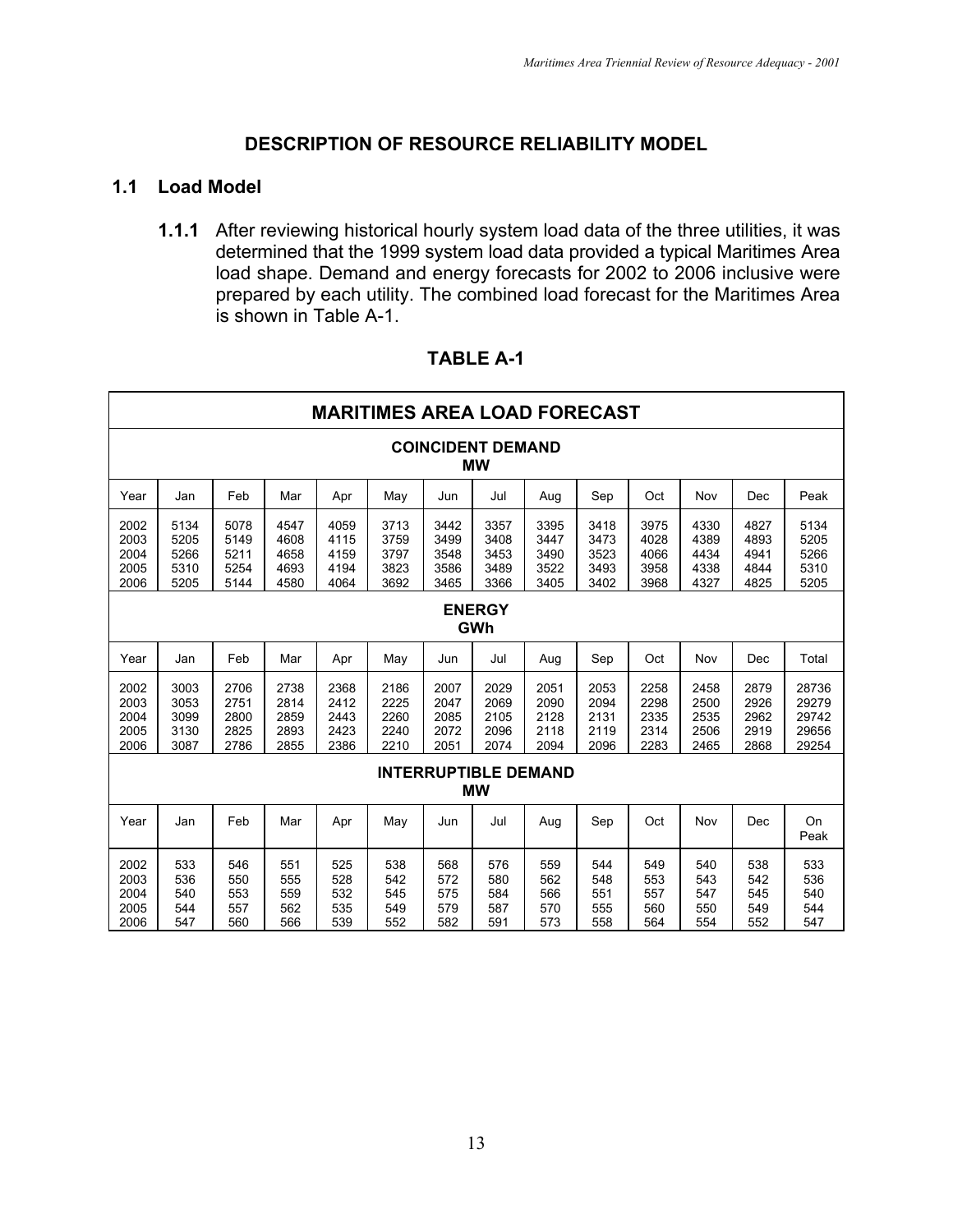- **1.1.2** Load forecast uncertainty was considered in the analysis as described in Section 4.5.
- **1.1.3** Some entities within the Maritimes Area supply a portion of their own electricity demand and energy requirements. These entities are interconnected within the Maritimes Area and are not members of the Area. Only that portion of electricity demand and energy projections that is supplied by the Maritimes Area utilities is included in the area forecast.
- **1.1.4** The load forecast in Table A-1 includes the impact of DSM and efficiency programs.

#### **1.2 Resource Unit Representation**

Generating unit data for the three utilities of the Maritimes Area are presented in Table A-2. Table A-3 presents a summary of changes in resource data for the period 2002-2006 inclusive. The following sections document the tabulated data.

#### **1.2.1 Unit Ratings**

#### **1.2.1.1 Definition**

The generating unit capacity ratings presented in Table A-2 are the Demonstrated Maximum Net Capability (DMNC) winter ratings. These are evaluated periodically to establish each unit's sustained maximum net output over a two consecutive hour period.

## **1.2.1.2 Procedure for Verifying Ratings**

Ratings of N.B. Power units are reviewed annually by the Generation Efficiency Section of the N.B. Power Plant Operations Engineering Division in conjunction with System Operations. Data obtained from unit testing and from the generation reliability system is used in conducting these reviews. The Thermal Production Department at Nova Scotia Power review unit capability ratings on an as-needed basis. As unit conditions change the impact on unit capability is assessed and, if required, a 2 hour test with the unit at full load is performed.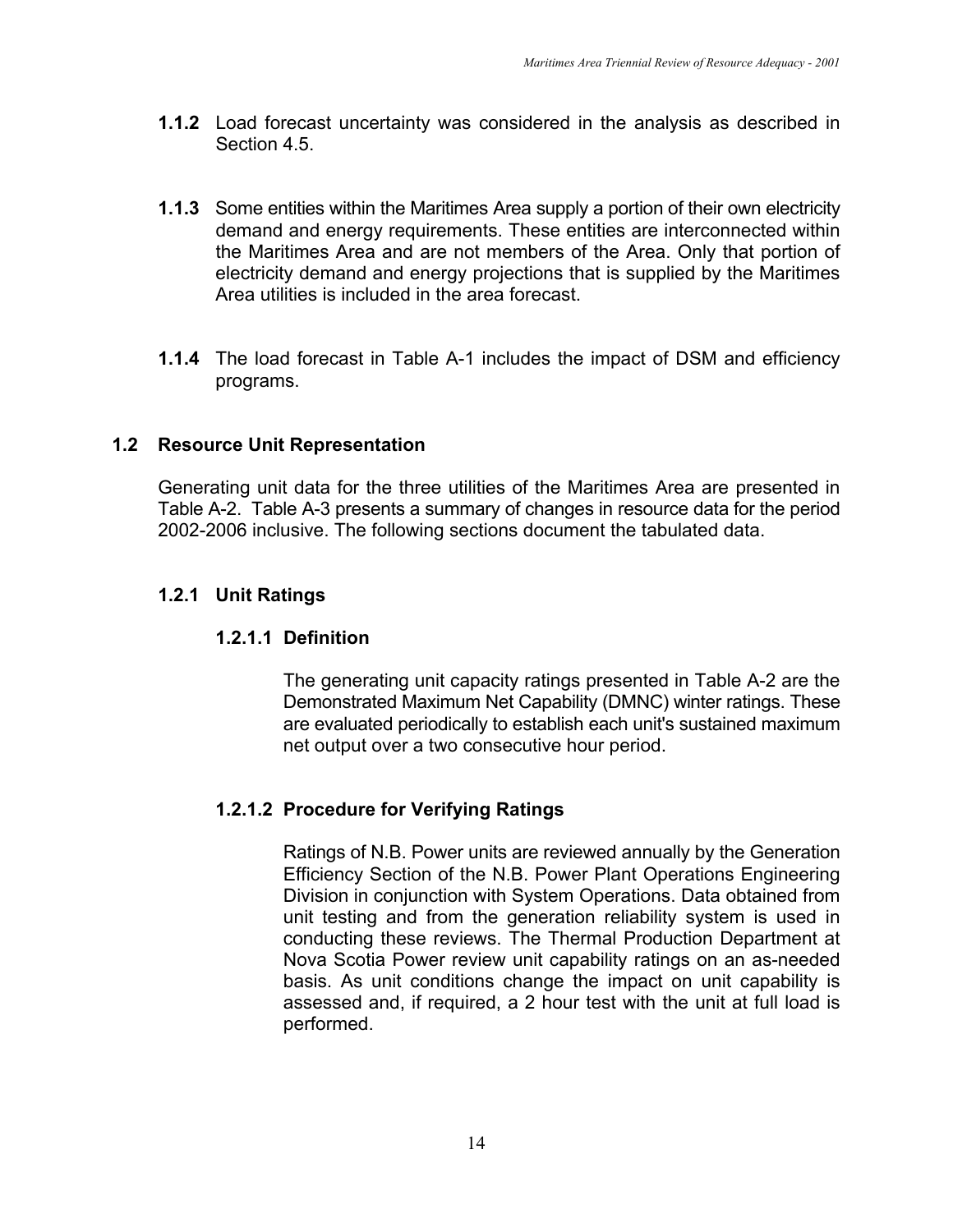| <b>NB Power Resources</b> |                                                                 |                                                      |                                        |                                                                                        |  |  |  |
|---------------------------|-----------------------------------------------------------------|------------------------------------------------------|----------------------------------------|----------------------------------------------------------------------------------------|--|--|--|
| Plant                     | Unit                                                            | <b>Type</b>                                          | Capacity<br><b>MW</b>                  | <b>Notes</b>                                                                           |  |  |  |
| Point Lepreau             | $\mathbf{1}$                                                    | Nuclear<br><b>Diesel</b>                             | 635<br>5                               |                                                                                        |  |  |  |
| Coleson Cove              | $\mathbf{1}$<br>$\overline{2}$<br>3                             | Oil<br>Oil<br>Oil                                    | 335<br>335<br>335                      |                                                                                        |  |  |  |
| Belledune                 | $\overline{2}$                                                  | Coal                                                 | 458                                    |                                                                                        |  |  |  |
| Dalhousie                 | 1<br>2                                                          | Orimulsion <sup>tm</sup><br>Orimulsion <sup>tm</sup> | 97<br>203                              |                                                                                        |  |  |  |
| Courtenay Bay             | $\overline{\mathbf{c}}$<br>4                                    | Oil<br>Oil                                           | 12<br>98                               | Planned retirement in November 2002                                                    |  |  |  |
| Bayside                   | 6                                                               | Natural Gas NUG                                      | 273                                    | Capacity Includes Combined Cycle Operation with Courtenay Bay 3                        |  |  |  |
| <b>Grand Lake</b>         | 8                                                               | Coal                                                 | 57                                     | Planned retirement in November 2004                                                    |  |  |  |
| Ste. Rose                 | 1                                                               | <b>CT</b>                                            | 100                                    | Modeled as Tied to Sale Contract Until November 2002                                   |  |  |  |
| <b>Grand Manan</b>        | 3                                                               | <b>CT</b>                                            | 29                                     |                                                                                        |  |  |  |
| Millbank                  | 1<br>$\overline{2}$                                             | <b>CT</b><br><b>CT</b>                               | 100<br>100                             | Tied to Sale Contract until November 2011<br>Tied to Sale Contract until November 2011 |  |  |  |
| <b>NUG Purchase</b>       | All                                                             | <b>NUG</b>                                           | 47                                     |                                                                                        |  |  |  |
| Mactaquac                 | $\mathbf{1}$<br>$\overline{c}$<br>3<br>$\overline{4}$<br>5<br>6 | Hydro<br>Hydro<br>Hydro<br>Hydro<br>Hydro<br>Hydro   | 110<br>110<br>110<br>116<br>113<br>113 |                                                                                        |  |  |  |
| Bechwood                  | 1<br>$\overline{\mathbf{c}}$<br>3                               | Hydro<br>Hydro<br>Hydro                              | 36<br>36<br>41                         |                                                                                        |  |  |  |
| <b>Grand Falls</b>        | 1<br>$\overline{\mathbf{c}}$<br>3<br>4                          | Hydro<br>Hydro<br>Hydro<br>Hydro                     | 17<br>17<br>17<br>17                   |                                                                                        |  |  |  |
| Tobique                   | $\mathbf{1}$<br>$\overline{2}$                                  | Hydro<br>Hydro                                       | 10<br>10                               |                                                                                        |  |  |  |
| Sisson                    | $\mathbf{1}$                                                    | Hydro                                                | 9                                      |                                                                                        |  |  |  |
| Milltown                  | All                                                             | Hydro                                                | 4                                      |                                                                                        |  |  |  |
| <b>TOTAL CAPACITY</b>     |                                                                 |                                                      | 3805                                   | Total capacity only includes units in service as of Jan. 2002                          |  |  |  |

## **TABLE A-2 MARITIMES AREA RESOURCES**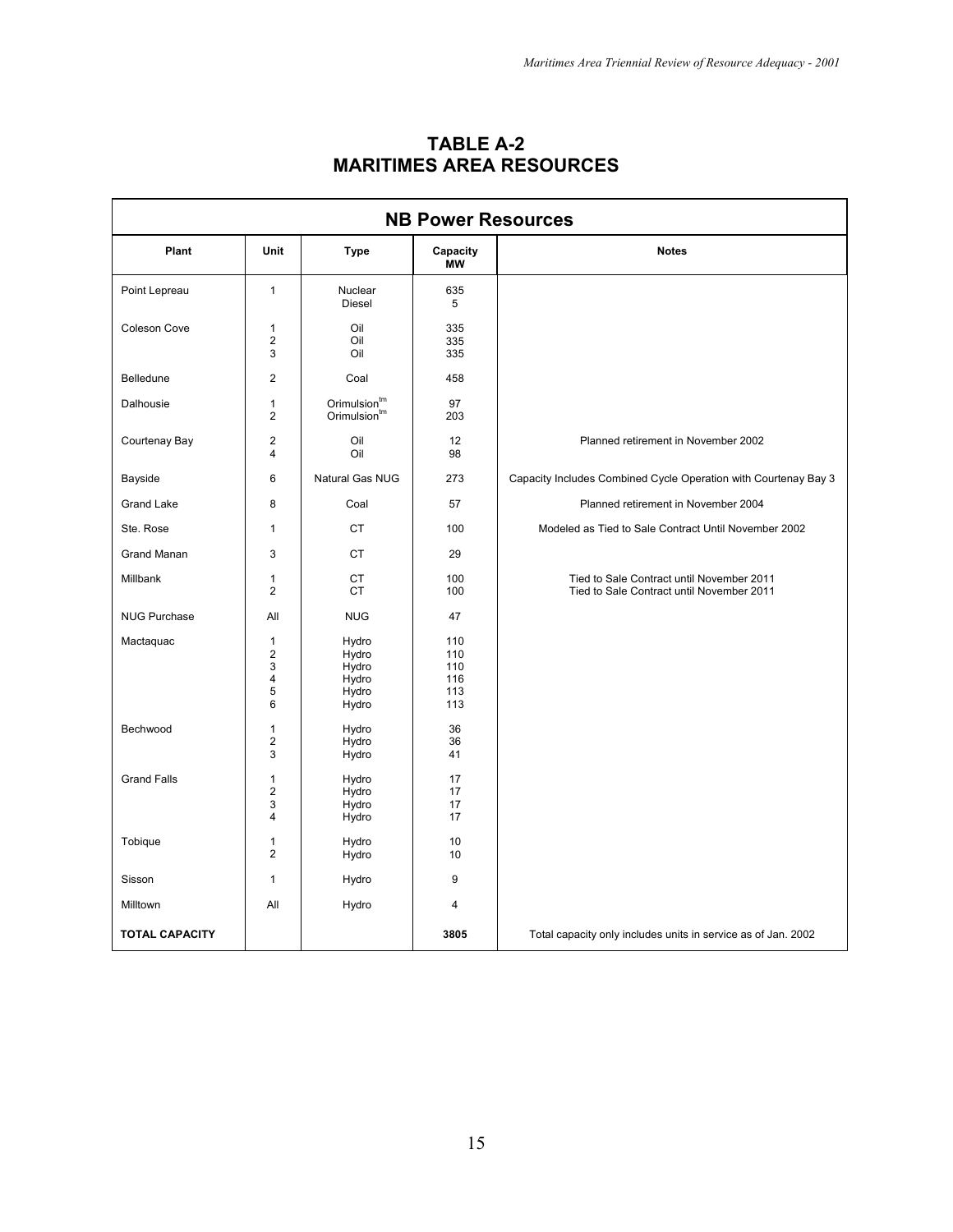| <b>NS Power Resources</b> |                                                   |                                                          |                          |                                                                                                              |  |  |  |
|---------------------------|---------------------------------------------------|----------------------------------------------------------|--------------------------|--------------------------------------------------------------------------------------------------------------|--|--|--|
| Plant                     | Unit                                              | <b>Type</b>                                              | Capacity<br><b>MW</b>    | <b>Notes</b>                                                                                                 |  |  |  |
| <b>Tufts Cove</b>         | $\mathbf{1}$<br>$\overline{\mathbf{c}}$<br>3      | Gas / Oil<br>Gas / Oil<br>Gas / Oil                      | 80<br>99<br>153          |                                                                                                              |  |  |  |
| Lingan                    | $\mathbf{1}$<br>$\sqrt{2}$<br>3<br>$\overline{4}$ | Coal<br>Coal<br>Coal<br>Coal                             | 155<br>155<br>155<br>155 | Summer Capacity = 140 MW<br>Summer Capacity = 140 MW<br>Summer Capacity = 145 MW<br>Summer Capacity = 145 MW |  |  |  |
| Pt. Tupper                | $\overline{2}$                                    | Coal                                                     | 148                      |                                                                                                              |  |  |  |
| Trenton                   | 5<br>6                                            | Coal<br>Coal                                             | 150<br>156               | Summer Capacity = 135 MW                                                                                     |  |  |  |
| Pt. Aconi                 | $\mathbf{1}$                                      | Coal                                                     | 165                      |                                                                                                              |  |  |  |
| <b>Burnside</b>           | $\mathbf{1}$<br>$\overline{2}$<br>3<br>4          | CT (Lt Oil)<br>CT (Lt Oil)<br>CT (Lt Oil)<br>CT (Lt Oil) | 33<br>33<br>33<br>33     | Summer Capacity = 25 MW<br>Summer Capacity = 25 MW<br>Summer Capacity = 25 MW<br>Summer Capacity = 25 MW     |  |  |  |
| Victoria Junction         | $\mathbf{1}$<br>$\overline{2}$                    | CT (Lt Oil)<br>CT (Lt Oil)                               | 33<br>33                 | Summer Capacity = 25 MW<br>Summer Capacity = 25 MW                                                           |  |  |  |
| Tusket                    | $\mathbf{1}$                                      | CT (Lt Oil)                                              | 24                       | Summer Capacity = 21 MW                                                                                      |  |  |  |
| New CT                    | $\mathbf{1}$                                      | CT (Gas)                                                 | 50                       | In-service Jan 2002                                                                                          |  |  |  |
| <b>Wreck Cove</b>         | $\mathbf{1}$<br>$\overline{2}$                    | Hydro<br>Hydro                                           | 115<br>115               |                                                                                                              |  |  |  |
| Annapolis                 |                                                   | Hydro                                                    | 4                        |                                                                                                              |  |  |  |
| Avon                      |                                                   | Hydro                                                    | 7                        |                                                                                                              |  |  |  |
| <b>Black River</b>        |                                                   | Hydro                                                    | 23                       |                                                                                                              |  |  |  |
| Nictaux                   |                                                   | Hydro                                                    | $\overline{7}$           |                                                                                                              |  |  |  |
| Lequille                  |                                                   | Hydro                                                    | 11                       |                                                                                                              |  |  |  |
| Paradise                  |                                                   | Hydro                                                    | 5                        |                                                                                                              |  |  |  |
| Mersey                    |                                                   | Hydro                                                    | 43                       |                                                                                                              |  |  |  |
| Sissiboo                  |                                                   | Hydro                                                    | 24                       |                                                                                                              |  |  |  |
| <b>Bear River</b>         |                                                   | Hydro                                                    | 13                       |                                                                                                              |  |  |  |
| Tusket                    |                                                   | Hydro                                                    | $\overline{c}$           |                                                                                                              |  |  |  |
| Roseway                   |                                                   | Hydro                                                    | $\overline{c}$           |                                                                                                              |  |  |  |
| St. Margrets              |                                                   | Hydro                                                    | 11                       |                                                                                                              |  |  |  |
| Sheet Harbour             |                                                   | Hydro                                                    | 11                       |                                                                                                              |  |  |  |
| Dickie Brook              |                                                   | Hydro                                                    | 4                        |                                                                                                              |  |  |  |
| <b>Fall River</b>         |                                                   | Hydro                                                    | 1                        |                                                                                                              |  |  |  |
| <b>IPP</b>                | All                                               | <b>NUG</b>                                               | 25                       |                                                                                                              |  |  |  |
| <b>TOTAL CAPACITY</b>     |                                                   |                                                          | 2264                     | Total capacity only includes units in service as of Jan. 2002                                                |  |  |  |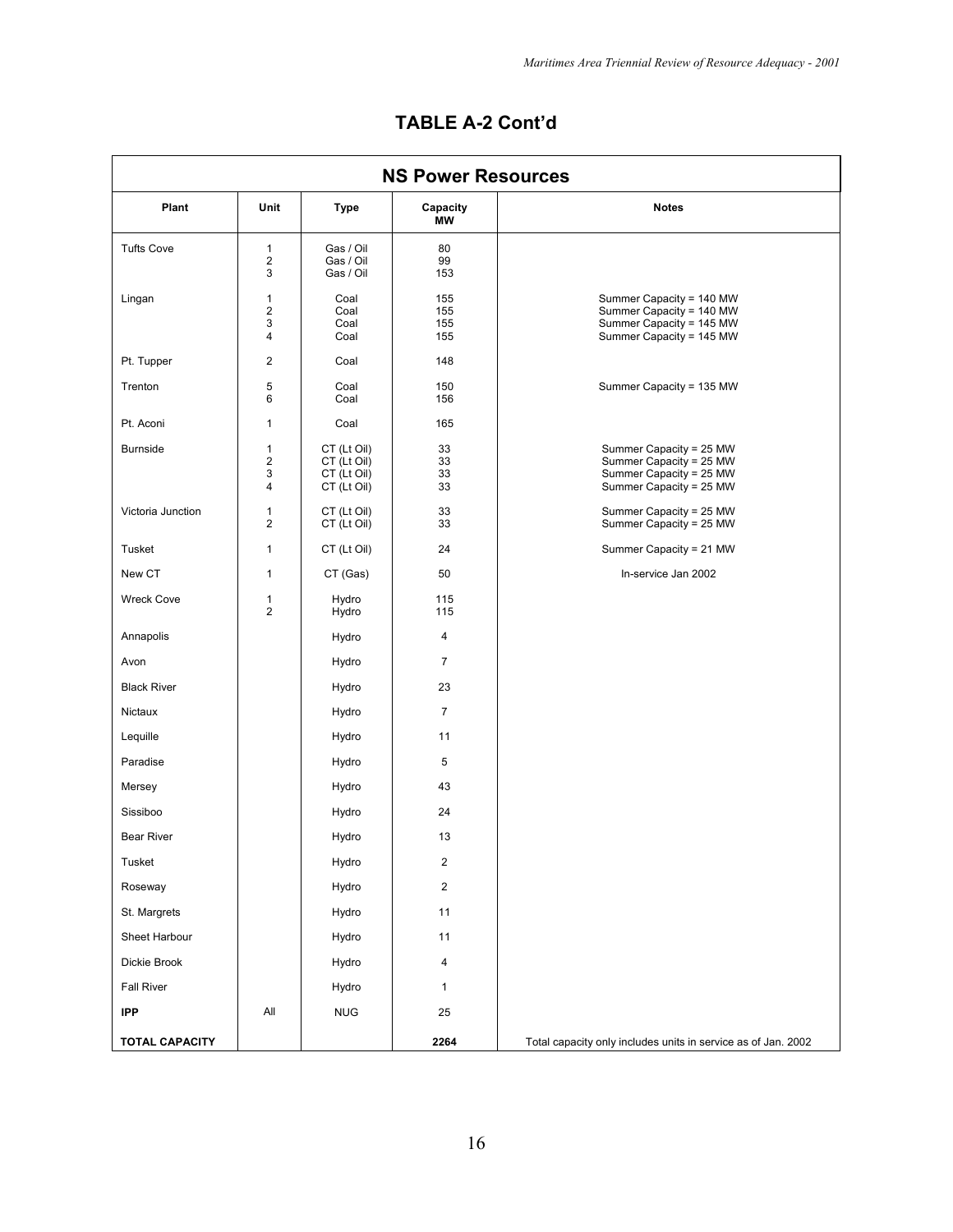| <b>MECL Resources</b>  |                        |                                 |                                       |                                                               |  |  |  |
|------------------------|------------------------|---------------------------------|---------------------------------------|---------------------------------------------------------------|--|--|--|
| <b>Plant</b>           | Unit                   | <b>Type</b>                     | Capacity<br><b>MW</b>                 | <b>Notes</b>                                                  |  |  |  |
| Charlottetown          | 6<br>7<br>8<br>9<br>10 | Oil<br>Oil<br>Oil<br>Oil<br>Oil | 5<br>$\overline{7}$<br>10<br>19<br>19 |                                                               |  |  |  |
| Borden                 | 1<br>$\overline{2}$    | <b>CT</b><br><b>CT</b>          | 15<br>27                              |                                                               |  |  |  |
| <b>Ch'town GT/HRSG</b> | 1                      | <b>CT</b>                       | 50                                    | In Service October 2003                                       |  |  |  |
| <b>TOTAL CAPACITY</b>  |                        |                                 | 102                                   | Total capacity only includes units in service as of Jan. 2002 |  |  |  |

**TABLE A-2 Cont'd**

Note: MECL resources include a 20 MW ownership in the Dalhousie Plant and 30 MW participation in Pt. Lepreau. These units are NB Power units and are shown in the NB Power resources.

## **TABLE A-3**

| <b>SUMMARY OF CHANGES IN CAPACITY</b> |                                      |                                      |                          |                                                                                                                                                                                                                      |  |  |  |  |
|---------------------------------------|--------------------------------------|--------------------------------------|--------------------------|----------------------------------------------------------------------------------------------------------------------------------------------------------------------------------------------------------------------|--|--|--|--|
| Year                                  | January<br>Capacity                  | <b>December</b><br>Capacity          | Capacity<br>Change       | <b>Explanation</b>                                                                                                                                                                                                   |  |  |  |  |
| 2002<br>2003<br>2004<br>2005<br>2006  | 6171<br>6259<br>6282<br>6198<br>6171 | 6259<br>6282<br>6198<br>6171<br>6171 | 88<br>23<br>-84<br>$-27$ | Millbank Contract (+100); Courtenay Bay 2 retired (-12)<br>Charlottetown HRSG (+50); Coleson Cove 3 conversion (-27)<br>Gr. Lake 8 retired (-57); Coleson Cove 2 conversion (-27)<br>Coleson Cove 1 conversion (-27) |  |  |  |  |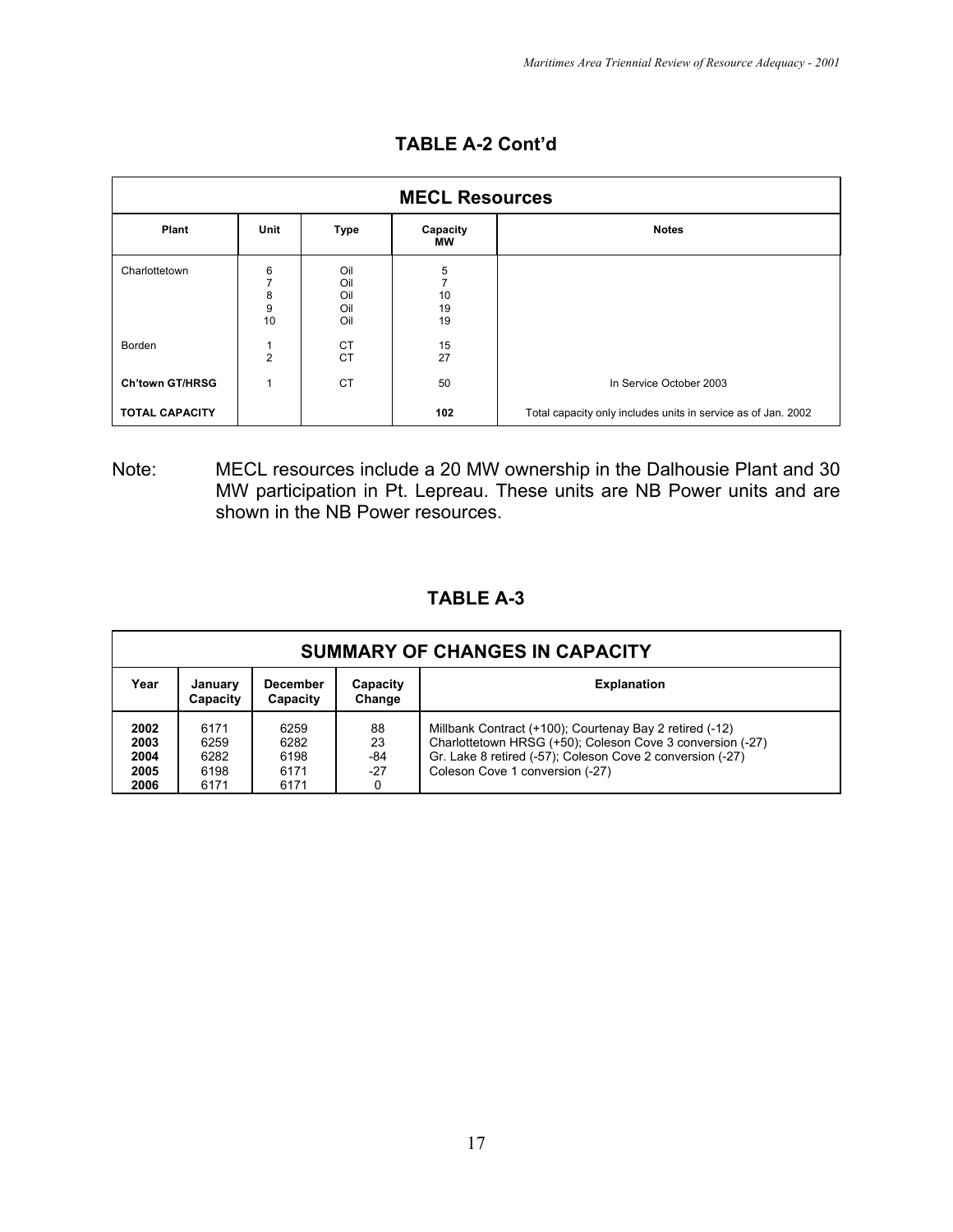## **1.2.2 Unit Unavailability Factors**

## **1.2.2.1 Type of Unavailability Factors Represented**

The types of unavailability factors represented in this reliability assessment are forced outages and planned outages. Forced outages include unplanned maintenance outages, deferrable forced outages, starting failure outages and unit deration adjustments. All except planned outages are included in the Forced Outage Rates (FORs) presented in Table A-4. Planned outages are scheduled manually for the reliability program based upon projected maintenance schedules.

## **1.2.2.2 Source of Unavailability Factors**

Forced Outage Rates for existing units are based on actual outage data as well as on data of similar sized units as compiled by the Canadian Electricity Association (CEA).

FORs for new units are based upon the utilities' experience with similar units in conjunction with averages compiled by the Canadian Electricity Association (CEA).

## **1.2.2.3 Maturity Considerations**

Immature FORs were not used in this evaluation.

## **1.2.2.4 Tabulation of Typical Unavailability Factors**

The range of typical FORs used in the assessment are tabulated in Table A-4. These values are consistent with those used in the business plans of the 3 utilities and reflect the results of maintenance and operational strategies.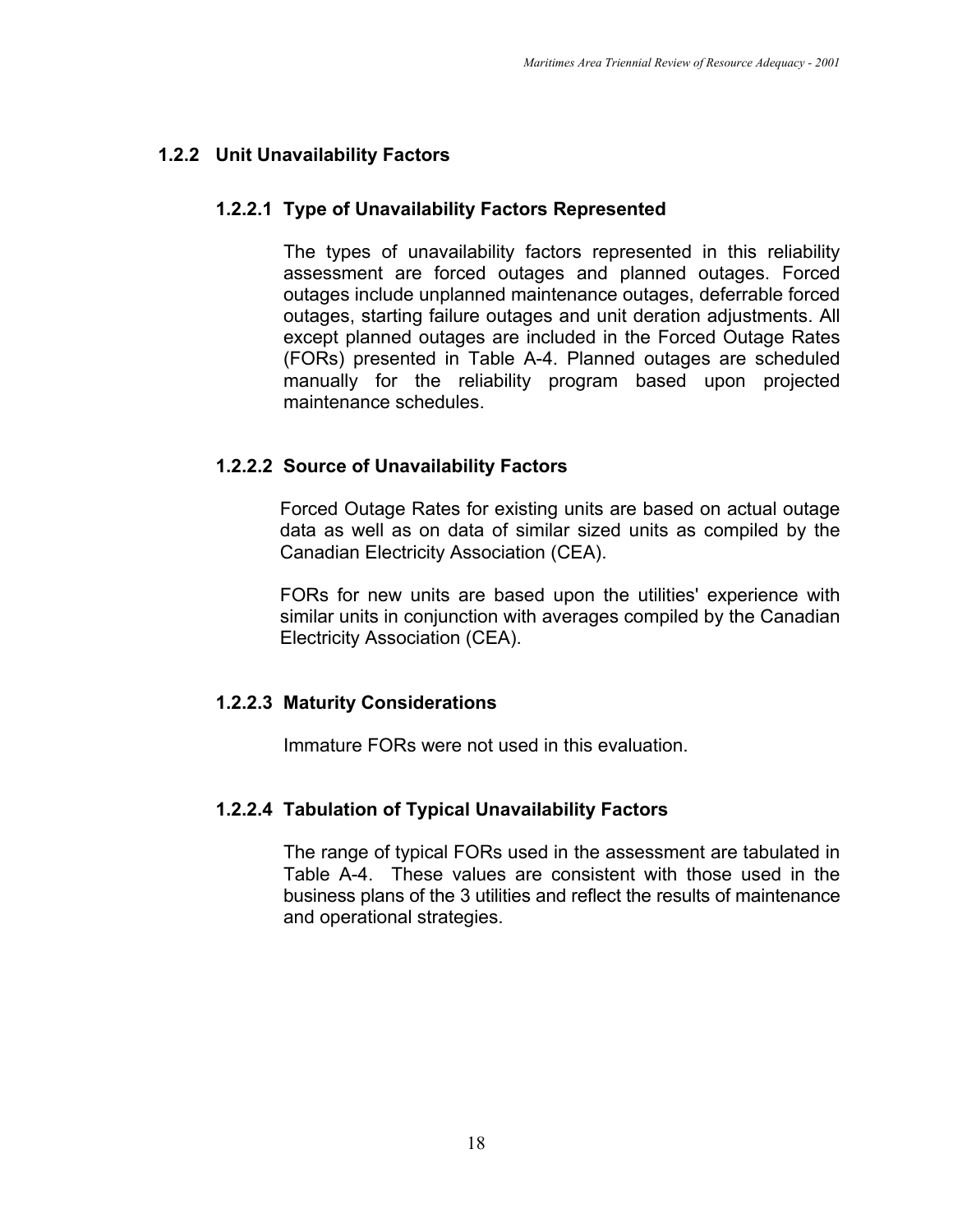| <b>MARITIMES AREA TYPICAL FORCED OUTAGE RATES</b> |                                |  |  |  |  |
|---------------------------------------------------|--------------------------------|--|--|--|--|
| <b>Unit Type</b>                                  | <b>Forced Outage Rate</b><br>℅ |  |  |  |  |
| Nuclear                                           | $8 - 12$                       |  |  |  |  |
| Coal                                              | $2 - 14$                       |  |  |  |  |
| Oil                                               | $2 - 10$                       |  |  |  |  |
| Orimulsion                                        | $6 - 12$                       |  |  |  |  |
| Natural Gas (Combined Cycle)                      | $5 - 10$                       |  |  |  |  |
| <b>Combustion Turbine</b>                         | $8 - 12$                       |  |  |  |  |
| Hydro                                             | $1 - 5$                        |  |  |  |  |
| <b>NUG</b>                                        | $2 - 6$                        |  |  |  |  |

## **TABLE A-4**

## **1.2.3 Purchase and Sale Representation**

Purchases and sales are represented as an adjustment to the capacity or load as appropriate.

#### **1.2.4 Retirements**

Retirements were considered by removing the units from the model at their retirement date.

## **1.3 Representation of Interconnected Systems**

Interconnections were not explicitly modelled. The approach used in this evaluation was to determine the level of interconnection assistance required in order for the Maritimes Area to meet the NPCC criterion.

## **1.4 Modelling of Limited Energy Sources**

Under normal operating conditions, the hydro system is operated considerably below its DMNC rating due to economics. However, if required to maintain customer load, it would be operated at full capacity by utilizing the headponds and other existing storage reservoirs. This is one of the options documented in the Emergency Operating Procedures (Section 2.2). Therefore, in the evaluation, hydro units are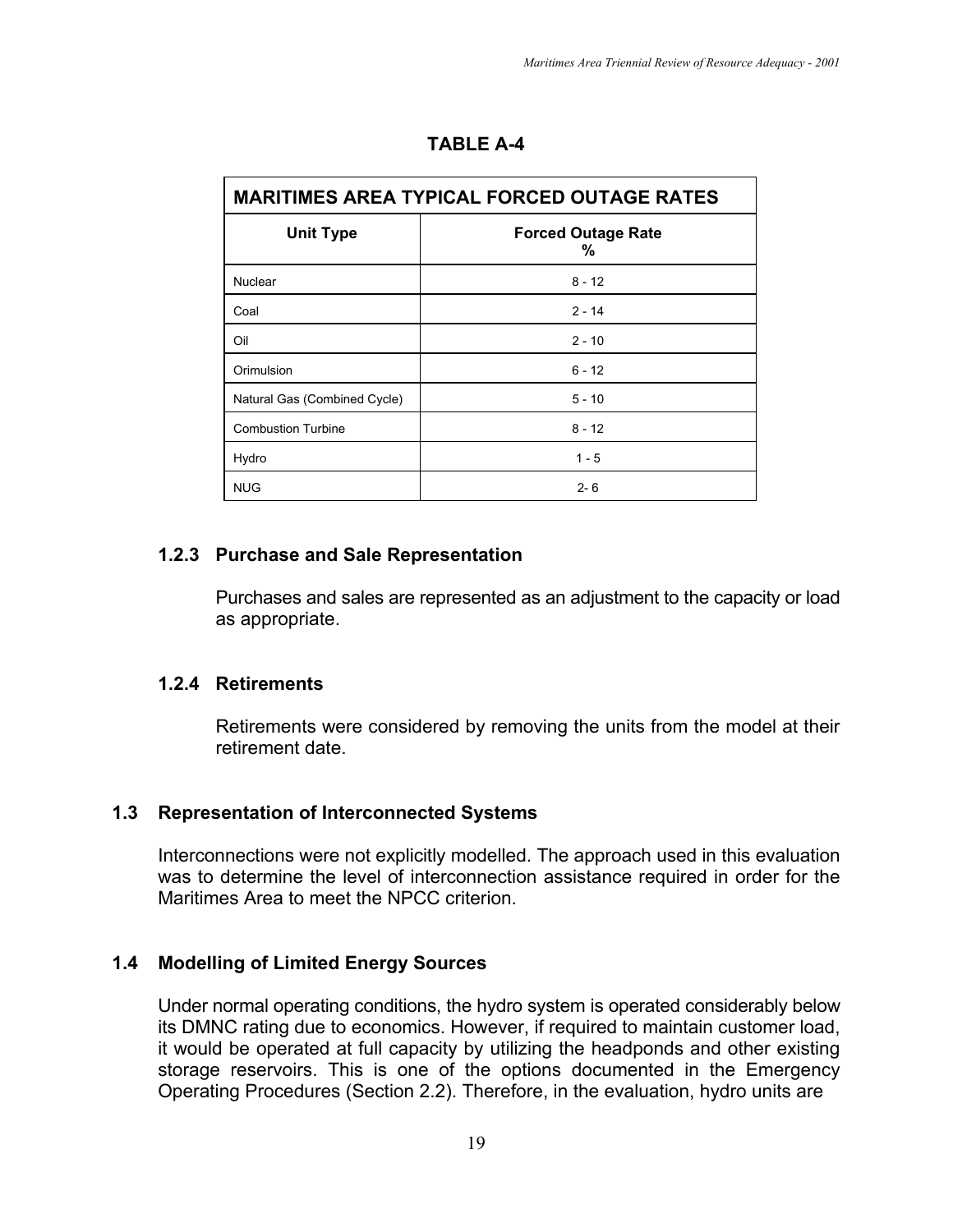considered available for all hours during which the unit is not on forced outage or maintenance.

#### **1.5 Modelling of Demand Side Management**

The expected monthly demand and energy reduction due to Demand Side Management programs for each utilitiy is included in their respective forecasts and in the combined Maritimes Area forecast in Table A-1.

## **1.6 Modelling of Non-Utility Generation**

NB Power and NS Power each aggregate small non-utility generating capacity into a single unit with operating characteristics and FORs equivalent to other Maritimes Area units of similar size. These are tabulated in Table A-2 and are identified by type NUG. The Bayside 6 unit is modeled as a separate unit because its size is comparable to the larger units on the system.

#### **1.7 Other Assumptions**

Internal transmission limitations were not modeled. The results of isolated pool modelling for the NPCC Summer 2001 Multi-Area Probabilistic Reliability Assessment have shown that the ability of the Maritimes Area to meet the NPCC resource adequacy criterion is not affected by any internal transmission limitations.

The study assumed that there would be no unit slippages or unit deratings due to environmental constraints.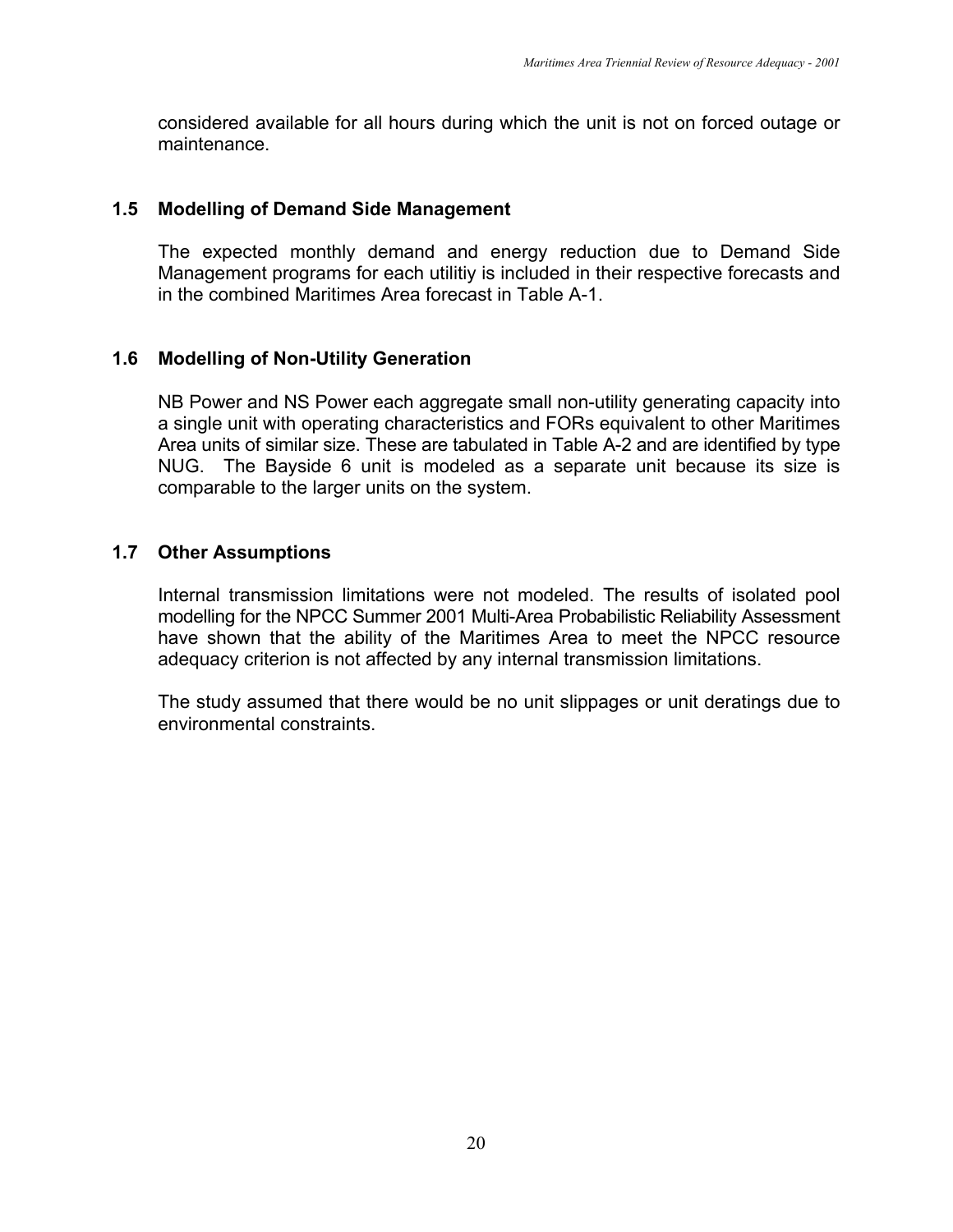## **APPENDIX B**

## **DESCRIPTION OF RELIABILITY PROGRAM**